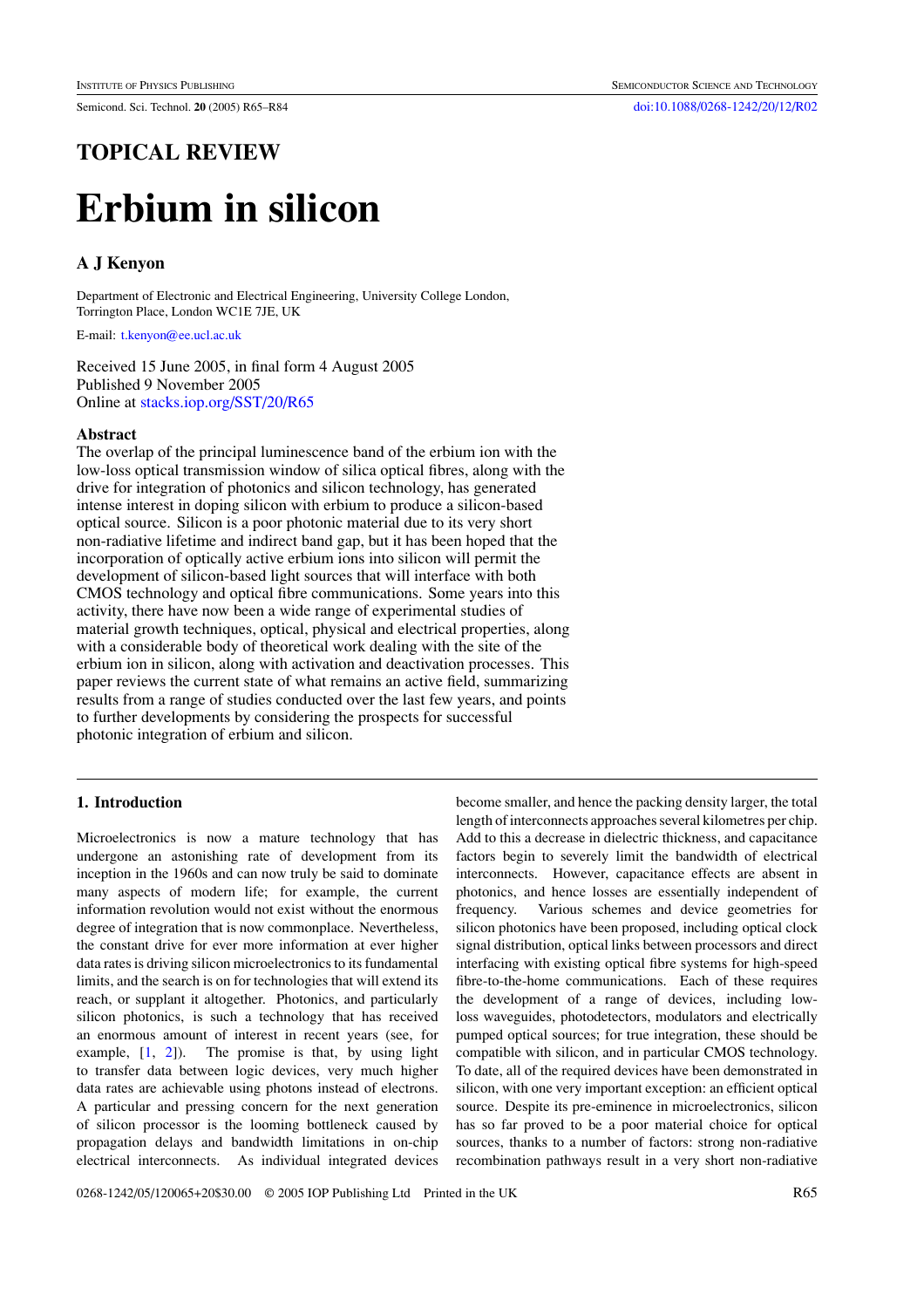lifetime; it is an indirect band gap material, and there is a mismatch between its band edge luminescence at 1.1  $\mu$ m and the requirement to operate at wavelengths around 1.55  $\mu$ m for full compatibility with fibre optic communications systems. Although the problem of fast non-radiative channels can be mitigated, producing efficient emission [\[3](#page-17-0), [4](#page-17-0)], the problem remains that this is in the wrong spectral range for use in telecommunications. Existing optoelectronic sources for use in the near infrared are therefore predominantly fabricated from direct band gap III–V semiconductors. Such materials offer the possibility of tuning both the band gap energy (and hence emission wavelength) and the lattice parameter of the active material over a wide range, and III–V materials are consequently a well-developed and mature technology. However, interfacing these materials with CMOS silicon drive electronics remains problematic and costly. No commercial silicon LED or laser exists, and the desire to produce such a device drives many research groups to investigate a range of possible solutions, including erbium doping of silicon.

Thus, the principal motivation behind the drive to incorporate erbium into silicon is to produce a CMOScompatible optical source: an LED, an injection laser or an electrically pumped optical amplifier.

Existing fibre optic communication systems predominantly operate in the wavelength region between 1500 and 1600 nm, as this is the region in which the combined losses in silica fibres due to Rayleigh scattering, hydroxyl absorption and absorption due to the vibration of silicon–oxygen bonds are at a minimum. Wavelength division multiplexed (WDM) systems, particularly used for long-haul communications, manage to fit many parallel channels within this wavelength range, and the technology behind these systems is well developed and widely deployed. For full integration with such systems, silicon photonics must operate at these wavelengths. Doping silicon with erbium is a promising technique, as the trivalent erbium ion has an optical transition at 1535 nm, allowing access to telecommunications wavelengths. In optical fibre systems this is exploited in the erbium-doped fibre amplifier (EDFA), which uses population inversion in the erbium ion to produce optical amplification across a spectral range of some 50–60 nm. Assuming that the electronic properties of silicon are not significantly degraded by the incorporation of erbium and, furthermore, that the erbium can be introduced in an optically active state, this is a promising route to silicon-based optoelectronics. However, the simultaneous achievement of these two goals is far from trivial and has been the driving force behind a very active research community for a number of years.

However, erbium doping of silicon is not the only route to silicon optoelectronics currently receiving interest; the recent development of a CMOS-compatible silicon-based Raman laser operating in the 1.5  $\mu$ m region is extremely significant [\[5](#page-17-0)]. Stimulated Raman scattering of pump photons in a silicon-on-insulator waveguide containing a reverse-biased p-i-n junction has been demonstrated to produce net gain of the order of 5.2 dB in a 4.8 cm length. Free-carrier absorption, which constitutes a serious loss mechanism in the near infrared, is suppressed by reverse biasing the junction, and hence sweeping carriers out of the waveguide. Nevertheless, such a device still relies on an external source of pump photons.

silicon also deserve particular mention: the engineering of luminescent defects, and the formation of iron silicides. The former has received considerable attention since the announcement in 2001 by a group from the University of Surrey of an efficient silicon LED, which included as its active region a layer of luminescent dislocations in singlecrystal silicon [\[6\]](#page-17-0). Standard CMOS processing was used to introduce dislocation loops using a boron implant; such loops generate carrier confinement and efficient band edge electroluminescence. This is of key importance for the production of integrated silicon photonics and could find application in on-chip and chip-to-chip communications. However, with a peak emission wavelength around 1150 nm at room temperature, this does not provide the siliconbased light source in the 1.5 *µ*m region that is required for fibre communications. Nevertheless, the same group is investigating the feasibility of doping such a dislocationengineered device with erbium to shift the luminescence band to telecommunications wavelengths [\[7](#page-17-0)]. Other defect technologies may also play a role here, however. Plastic deformation of crystalline silicon gives rise to a number of broad luminescence bands in the near infrared that are associated with dislocations in the silicon bulk [\[8–10](#page-17-0)]. The bands are conventionally labelled D1, D2, D3 and D4, and occur at wavelengths between 1250 nm and 1550 nm dependent on the nature of the crystal (p or n type, float zone or Czochralski material), the degree of deformation and the thermal history of the sample. Of these luminescence bands, the D1 line, which occurs at wavelengths around 1550 nm, is of particular technological interest. Although the D-bands all suffer from strong temperature quenching, much recent research has been directed to mediating this through the use of co-dopants, including erbium [\[11\]](#page-17-0). Recent work has demonstrated a silicon LED that produces D1 emission with a room-temperature efficiency of 0.1% [\[12\]](#page-17-0). Such a dramatic result was produced by reducing deep-level traps in the silicon by gettering and passivation.

Two further techniques being actively investigated as a route to efficient near-infrared electroluminescence from

The presence of D-band luminescence in the same region of the spectrum as that from the erbium ion can cause some confusion when assigning luminescence peaks in ion implanted material, and care must be taken to separate the two contributions [\[13\]](#page-17-0). Sobolev *et al* [\[14\]](#page-17-0) have studied Er-implanted single-crystal Czochralski silicon and have observed simultaneous emission due to D1 and D2 dislocations (1.52  $\mu$ m and 1.41  $\mu$ m, respectively) and Er<sup>3+</sup> ions (1.53  $\mu$ m). Key to the assignment of emission bands is the observation that the D1 emission wavelength shows a dependence on temperature, shifting to longer wavelengths with increasing temperature. On the other hand, thanks to 4f shielding (more on this below), the position of the  $\text{Er}^{3+4}I_{13/2} \rightarrow {}^{4}I_{15/2}$  transition is insensitive to temperature. Work on iron silicides concentrates on understanding the luminescence of *β*-iron silicide, which has a luminescence band at 1550 nm [\[15\]](#page-17-0), though again this suffers from strong temperature quenching and problems of compatibility with CMOS processing. Nevertheless, recent work concentrates on the contribution of impurities to increasing the luminescence yield from iron silicide [\[16\]](#page-17-0).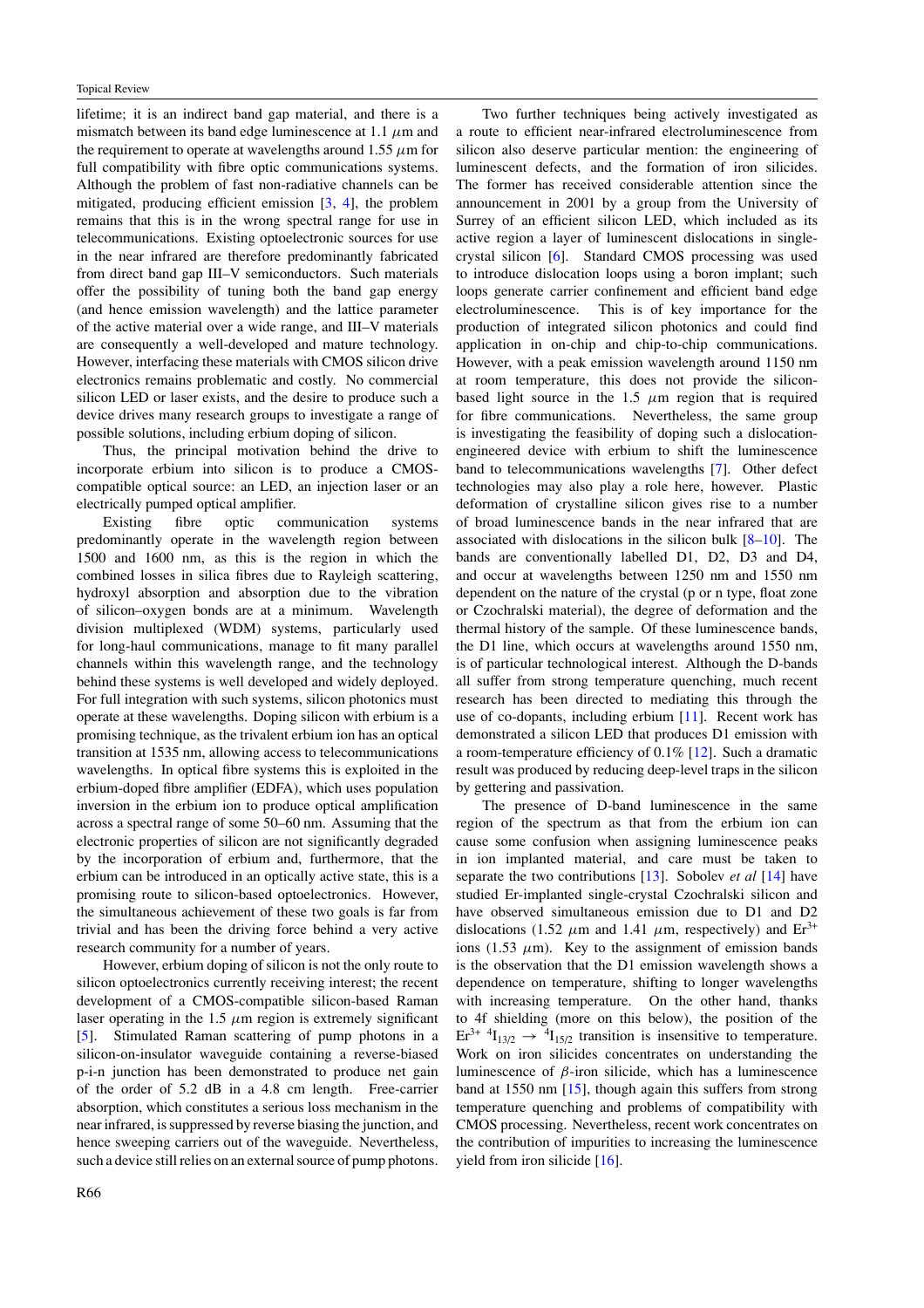The doping of semiconductors with erbium for photonic purposes is not a new field: the first report of an erbiumdoped LED was in 1985 [\[17\]](#page-17-0), but problems with achieving efficient room-temperature emission in erbium-doped silicon have proved a formidable challenge—both scientific and technological. A number of other semiconductor hosts, including GaAs, GaN and InP, have been investigated, but the technological imperative remains the achievement of 1.55  $\mu$ m emission from a silicon-based material. Much of the work in the last two decades has therefore been focused on achieving a detailed understanding of excitation and deexcitation mechanisms of erbium in silicon in order to improve the material to the point where a device becomes feasible. Proof-of-principle devices have been demonstrated, reports of stimulated emission and the suggestion of gain have prompted debate and controversy, and the goal is tantalisingly close. However, as yet no commercial silicon-based device exists.

# **2. Erbium luminescence**

Erbium is the 11th in the series of rare-earth elements in the sixth row of the periodic table and has the electronic configuration  $[Xe]4f^{12}6s^2$ . In common with other members of the series, erbium exhibits a number of intense and relatively narrow luminescence bands in the visible and near infrared. As an ion, erbium can exist in two oxidation states:  $Er^{2+}$ and  $Er<sup>3+</sup>$ , with the former being encountered only rarely in semiconductors. The triply charged ion is formed by the loss of one 4f electron and both of the 6s, and it is this ion that is of most interest to the photonics community because of its radiative transitions in the near infrared around  $1.53 \mu$ m. In this state, the 5s and 5p shells shield the incomplete 4f shell—as a result, luminescence from the ion is only weakly dependent on host. Erbium radiative transitions in solid hosts resemble those of the free ion (with some perturbation due to Stark splitting) and electron–phonon coupling is weak.

The intra-4f electronic transitions are parity forbidden in all rare-earth ions, but are partially allowed in low symmetry sites by crystal field interactions mixing odd- and even-parity wavefunctions and hence relaxing the dipole selection rules. In silicon, crystal field splittings tend to be the same for all sites for erbium ions, being around 200–300 cm<sup>-1</sup>. As a result, luminescence lifetimes tend to be characteristically long in the absence of other non-radiative decay channels.

Energy levels in rare-earth ions are conventionally labelled according to their angular momentum and spin quantum numbers using term symbols such as  ${}^{4}I_{13/2}$  or  ${}^{2}F_{7/2}$ . Here, the letter refers to the total orbital angular momentum of the ion obtained by combining the orbital angular momenta of the individual electrons in the ion according to the Clebsch– Gordan series. Under this scheme, S denotes an orbital angular momentum (*L*) of 0, P of 1, D of 2 and so on. I denotes an *L* of 6. The left superscript is the number of possible orientations of the total spin of the ion, given as  $2S + 1$ , where *S* is the total spin of the ion. The right subscript gives the total angular momentum of the ion and is determined using the Russell– Saunders coupling scheme [\[18](#page-17-0)].

Figure 1 shows the splitting of the  $4f<sup>11</sup>$  electronic energy levels of the  $Er^{3+}$  ion, illustrating the effect of electron–electron interactions and spin–orbit splitting. The ground state has



**Figure 1.** The splitting of the  $4f<sup>11</sup>$  electronic energy levels of the  $Er<sup>3+</sup>$  ion, illustrating the effect of electron–electron interactions and spin–orbit splitting.

a configuration of  $4$ I, which splits into  $9/2$ ,  $11/2$ ,  $13/2$  and 15/2 terms due to the interaction between the electron's spin and its orbital angular momentum. The transition from the first excited state  $(^{4}I_{13/2})$  to the ground state is responsible for the strong emission band around 1.55  $\mu$ m. The lifetime of the  ${}^{4}I_{13/2}$  state is long (up to 14 ms in an amorphous silica host, though this can be considerably reduced by non-radiative processes such as ion–ion interactions or Auger coupling with a semiconductor host), and hence this is often referred to as the metastable state. Absorption bands around 1480 nm, 980 nm, 800 nm and 520 nm correspond to transitions from the ground state to the top of the  ${}^{4}I_{13/2}$ ,  ${}^{4}I_{11/2}$ ,  ${}^{4}I_{9/2}$ and  ${}^{4}S_{3/2}$  manifolds, respectively. Other radiative transitions exist that yield luminescence in the visible region (for this reason, erbium found application as a component in phosphors well before it came to the attention of the silicon photonics community), but these are suppressed in silicon and are of little importance for telecommunications applications.

Stark splitting due to the crystal field of the host lifts the degeneracy of the erbium 4f energy levels, producing  $\Gamma_6$ ,  $\Gamma_7$ and  $\Gamma_8$  Stark levels that give rise to multiplets in the lowtemperature luminescence spectrum. For the special case of a cubic symmetry environment, Stark splitting of the  ${}^{4}I_{15/2}$ ground state gives rise to five levels, whereas lower symmetry environments result in an eight-fold split [\[19\]](#page-17-0). At temperatures approaching room temperature, Stark splitting is the major source of luminescence broadening. Notwithstanding the above, the 5s and 5p shielding of the localized 4f orbitals means that the influence of the external crystal field is very much weaker than spin–orbit coupling.

A slight note of caution should be sounded here. Conventionally, theoretical descriptions of the electronic configuration of the  $Er^{3+}$  ion employ the so-called 'frozen 4f' approximation, which regards the 4f orbitals as totally screened by the 5s and 5p orbitals. In this scheme, any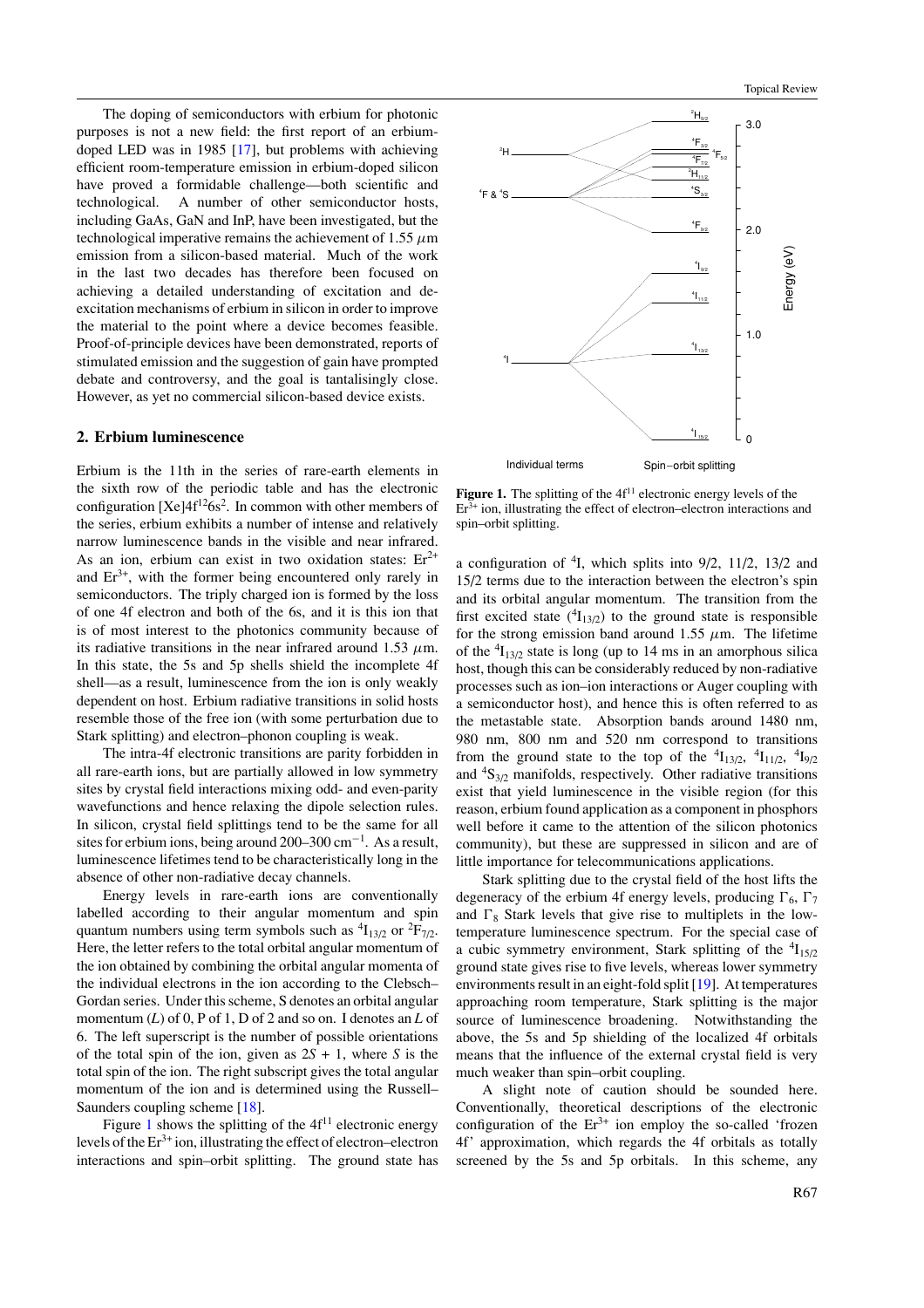interaction of the 4f orbitals with the valence electrons of the host is ignored [\[20\]](#page-17-0). This is generally a reasonable approximation that explains the relative insensitivity of erbium luminescence to host material, but there are suggestions that it is not necessarily always an accurate picture. Theoretical studies that allowed erbium 4f orbitals to be valence states, along with studies of chemisorption of erbium onto silicon surfaces, have suggested that the energies of the 4f electrons may be raised by the interaction with the silicon host  $[21]$ , and photoemission experiments have demonstrated hybridization of the erbium 4f electrons with silicon valence electrons [\[22\]](#page-17-0). Local density approximation calculations published in more recent theoretical work have refined the treatment of the erbium orbitals in silicon by explicitly including terms to describe the strong localization of the 4f electrons [\[23\]](#page-17-0) whilst still allowing some degree of hybridization. Such studies predict the existence of a number of states in the silicon band gap related to Er 4f levels. Although the energies of these levels do not match closely with experimental measurements, qualitative agreement is good. However, more seriously, any theoretical treatment that regards the 4f electrons as an isolated core shell cannot explain the crystal field splitting of the 4f levels that is seen in high-resolution low-temperature spectra of erbium in silicon. Nevertheless, it should be borne in mind that, although such studies provide valuable and interesting information, interactions between erbium 4f electrons and the valence electrons of the host are likely to be effects that are of secondary importance—in most situations, the frozen 4f approximation is a perfectly adequate working model.

Rare-earth ions are prone to ion–ion interactions and erbium is no exception. Coulombic interaction between neighbouring ions can efficiently transfer excitation from an initially excited ion to one in the ground state (energy migration), between two excited ions to leave one in the ground state and one in a higher lying state (co-operative upconversion), or from an ion in a high-lying state to promote a second from the ground state to the first excited state (cross relaxation). Such interactions depend upon dipole–dipole interactions that scale as  $1/r^6$ , *r* being the ion–ion separation, and hence are strongly dependent on erbium concentration. In addition, rare-earth ions are prone to aggregation in solid hosts. Beyond a critical concentration, ions cluster together to form aggregates that can be macroscopic in size, and in some cases even viewed using an optical microscope [\[24\]](#page-17-0). Such aggregates increase the probability of ion–ion interactions, and hence reduce luminescence efficiencies and lifetimes. Ion–ion interactions are a major problem in erbium-doped glasses, and whilst also important in silicon, they are partly mediated by the low solubility of erbium in silicon and are partly masked by other non-radiative de-excitation processes such as Auger interactions.

Low-temperature photoluminescence from erbium-doped silicon was first reported in the early 1980s [\[17,](#page-17-0) [25\]](#page-17-0). Up until that time, the focus of the photonics community in this area had been on the incorporation of rare-earth ions into glasses (for use in optical fibre devices such as the erbium-doped fibre amplifier (EDFA)) or III–V semiconductors. It soon became clear that room-temperature photoluminescence from erbium-doped silicon would present a considerable technical challenge, thanks to the presence of strong temperature

quenching effects—in fact, room-temperature luminescence from erbium ions in silicon was not obtained until 1991 [\[26](#page-17-0)]. Early work demonstrated a reduction in photoluminescence from  $Er^{3+}$  in silicon of up to four orders of magnitude on warming from 15 K to room temperature, and it was only through extensive modification of the silicon host that this effect was reduced to the point at which room-temperature luminescence was feasible. Contrast this with the case of erbium in silica glass fibres in which temperature quenching is weak and the erbium-doped fibre amplifier is now a mature technology that operates efficiently at room temperature. However, many of the temperature quenching processes that occur in erbium-doped silicon are now relatively well understood, at least phenomenologically, and strategies are being adopted to minimize them, with the result that roomtemperature photo- and electroluminescence are now a reality.

#### **3. Incorporation of erbium into silicon**

A number of techniques have been used to successfully introduce optically active erbium into silicon, including molecular beam epitaxy, sputtering, thermal diffusion, liquid phase epitaxy, chemical vapour deposition and, of course, ion implantation. In addition, a number of different forms of silicon have been investigated as potential host material single crystal, polycrystalline, amorphous, nanocrystalline and porous. The last two may best be considered as quantumconfined systems, about which more later, whilst the former are bulk materials.

Of the preparation techniques mentioned for erbiumdoped silicon, the majority of work has concentrated on ion implantation (see [\[24\]](#page-17-0) for a review). This permits a high degree of control over the position of the implanted ions within the target material, but suffers from the disadvantage of introducing significant damage to the matrix. Hightemperature annealing can recover the majority of this damage, but at the cost of producing aggregates of rare-earth ions or forming optically inactive silicides.

Molecular beam epitaxy (MBE) is an efficient way to grow erbium-doped silicon thin films without the problems associated with implantation damage, and as a result this technique has been widely employed  $[27-31]$ . It is particularly useful for the production of quantum-confined structures such as multilayer stacks and superlattices. Because of the very high quality of films that can be produced, it is sometimes possible to produce optically active erbium ions that occupy a single class of sites in the silicon host. This allows the physics of the silicon–erbium interaction to be studied to a level of detail that is not possible in implanted material.

A major problem facing researchers in this field is the relatively low solubility of erbium in crystalline silicon. A combination of ionic radii mismatch and the  $sp<sup>3</sup>$  bonding of the silicon host means that it is very difficult to incorporate high concentrations of erbium in crystalline silicon by equilibrium techniques such as thermal diffusion. Non-equilibrium methods, principally ion implantation, help somewhat, but even so, the practical concentration limit is around  $3 \times 10^{17}$  cm<sup>-3</sup> [\[24](#page-17-0)]. Erbium concentrations of up to  $10^{20}$  cm<sup>-3</sup> have been achieved by epitaxial regrowth of erbium-doped amorphous silicon at temperatures below 900 ◦C [\[32\]](#page-17-0). Above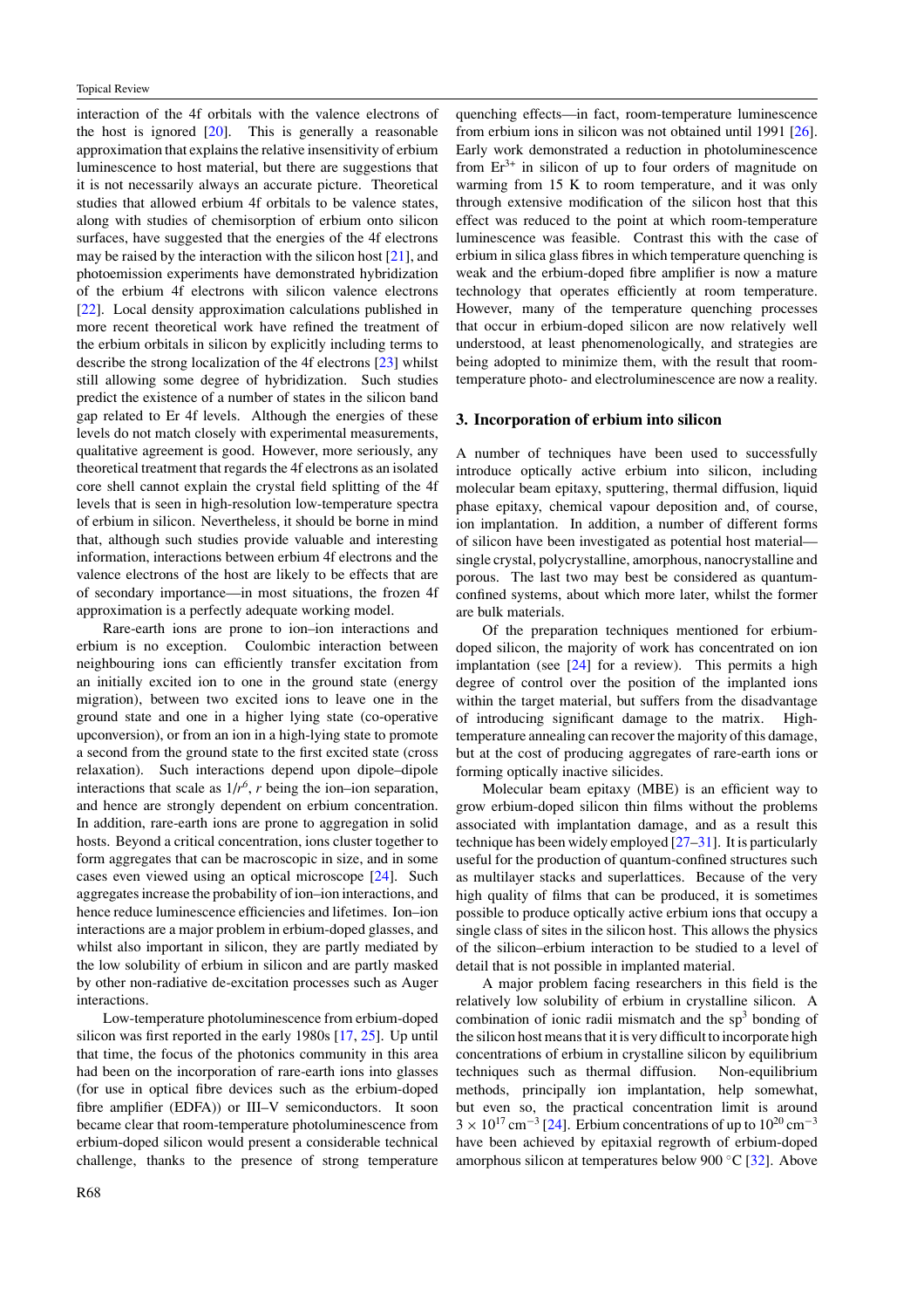this temperature, epitaxy is not possible without greatly reducing the erbium concentration. However, in such highly doped material, only a small fraction of the erbium is optically active. Solubility remains an issue when other forms of silicon are used as hosts, though amorphous silicon can accommodate higher concentrations, and the use of co-dopants can help significantly. In all cases, erbium ions tend to aggregate together at high concentrations to form optically inactive clusters and silicides [\[27,](#page-17-0) [33\]](#page-17-0).

Erbium complexes readily with a number of impurities in silicon—principally oxygen, and the maximum equilibrium concentration of erbium may be significantly increased by co-doping with impurities such as oxygen, carbon, nitrogen and fluorine [\[34–36\]](#page-17-0). Furthermore, the presence of such impurities strongly enhances erbium luminescence and reduces problematic temperature quenching effects. The 1991 report of room-temperature photoluminescence from erbium in silicon [\[26\]](#page-17-0) relied on co-doping the silicon with oxygen, which produced a solvation shell around the erbium ions, reducing temperature quenching and at the same time promoting radiative transitions, increasing Er solubility and forming Er–O complexes that act as efficient electronic traps (more on this below). In order to ensure efficient electrical activation and a high percentage of optically active erbium ions, implantation of silicon with oxygen at a concentration an order of magnitude greater than that of erbium is necessary [\[37\]](#page-17-0). Annealing and structural studies have demonstrated that it is not sufficient merely to achieve the requisite concentrations of Er and O by implantation—it is also necessary to anneal the material to remove the implantation damage and to initiate the formation of Er–O clusters. Such clusters have been shown to resemble erbium ions surrounded by a coordination shell of oxygen with six-fold coordination between erbium and oxygen. Temperatures in excess of 650 ◦C are required to promote the formation of these clusters, and studies have demonstrated an optimum annealing temperature of 900  $\degree$ C [\[38\]](#page-18-0). This correlates with the formation of specific donor species at energies around *E*<sup>c</sup> − 150 meV, which are though to be related to Er–O complexes, detailed below. Note that in the following sections,  $E_c$  refers to the energy of the bottom of the silicon conduction band and  $E<sub>v</sub>$  to the energy of the top of the valence band.

Co-doping with carbon can also enhance erbium luminescence [\[36\]](#page-17-0); in this case, it is thought that interstitial carbon atoms alloy with the silicon host to form  $Si_{1-x}C_x$ compounds [\[39](#page-18-0)]. However, temperature quenching is a greater problem in this material than in oxygen-doped silicon, with no photoluminescence observable at temperatures higher than 170 K. Carbon introduces shallow levels in the silicon band gap at  $E_c - 10-20$  meV, similar to those seen in oxygendoped, erbium-doped silicon, but also produces deeper trap levels in the range  $E_c - 90$  meV to  $E_c - 108$  meV, the position of which depends on carbon content. It is thought that this variation arises as a result of localized changes in the silicon band gap energy caused by alloying.

The interaction between fluorine and erbium also serves to enhance erbium luminescence, though the effect does not seem to be analogous to the formation of a solvation shell around the erbium ions as seen in Er:O material. *Ab initio* calculations have failed to identify the erbium–fluorine configuration

in Er:F-doped silicon, though they did confirm the sixfold coordination in Er:O material [\[40\]](#page-18-0). The mechanism of the fluorine-related luminescence enhancement remains undetermined, though the experimental demonstration of the effect is unambiguous.

Implantation at high fluxes of erbium into silicon can amorphize the upper layers of silicon above the implanted region. Because erbium has a higher solubility in amorphous rather than crystalline silicon, erbium segregates preferentially into the amorphous layers. Thus, as the sample is progressively annealed and recrystallization of the upper layers proceeds from the bulk towards the surface, erbium is 'pushed' towards the upper layers. A peak in the erbium concentration profile forms at the moving interface between the crystalline and amorphous layers. The degree of segregation, and hence the magnitude of this peak, depends critically on the erbium solubility and diffusivity, along with the rate of recrystallization of the amorphous layers. The situation changes when oxygen is present at high concentrations as a co-dopant; the formation of oxygen solvation shells around erbium ions greatly reduces their diffusivity and hence impedes the segregation process.

Amorphous silicon is a promising host for erbium, thanks to the increased solubility of Er in a-Si and the ease of co-doping with other impurities to activate the 1.54  $\mu$ m luminescence band. However, although luminescence from Er-doped a-Si was first reported in 1990 [\[41\]](#page-18-0), the poor electrical characteristics of amorphous silicon and the presence of defect-mediated luminescence pathways [\[42\]](#page-18-0) initially limited electroluminescence to low temperatures (77 K). The use of hydrogenated a-Si overcomes many of these problems [\[43](#page-18-0), [44](#page-18-0)]. The influence of hydrogenation has been widely studied [\[45](#page-18-0)] and there have now been a number of reports of electroluminescence from erbium-doped hydrogenated amorphous silicon. Recent studies of carbon co-doped erbiumdoped hydrogenated amorphous silicon have demonstrated an enhancement of erbium luminescence that is thought to be due to the reduction of temperature quenching mechanisms as a result of an increase in band gap energy [\[46](#page-18-0), [47](#page-18-0)]. Significantly, the inclusion of carbon into amorphous silicon does not degrade the electronic properties of the host to the same degree as does oxygen doping.

In the special case of porous silicon, erbium may be introduced into the matrix by electrochemical migration. After initially electrochemically etching the silicon substrate to make it porous, the HF electrolyte can be replaced with a solution containing erbium ions (for example,  $Er(NO<sub>3</sub>)<sub>3</sub>$  or  $ErCl<sub>3</sub>$  in alcohol) and the erbium diffused into the porous silicon by the application of an electric field. Optical activation of the erbium is achieved by oxidizing the porous silicon in an oxygen atmosphere at 800–1000 ◦C. Note once again the key role played by oxygen in activating the erbium luminescence; this is a recurring theme in this field. However, the fragile nature of the host can make activation of erbium in porous silicon problematic, as the use of high annealing temperatures can damage the porous silicon matrix. Moreover, capillary forces generated during drying can damage the nanowires that make up the surface of porous silicon. Capping the surface with a layer of silicon nitride can greatly reduce the detrimental effect of high temperatures on the fragile host [\[48\]](#page-18-0).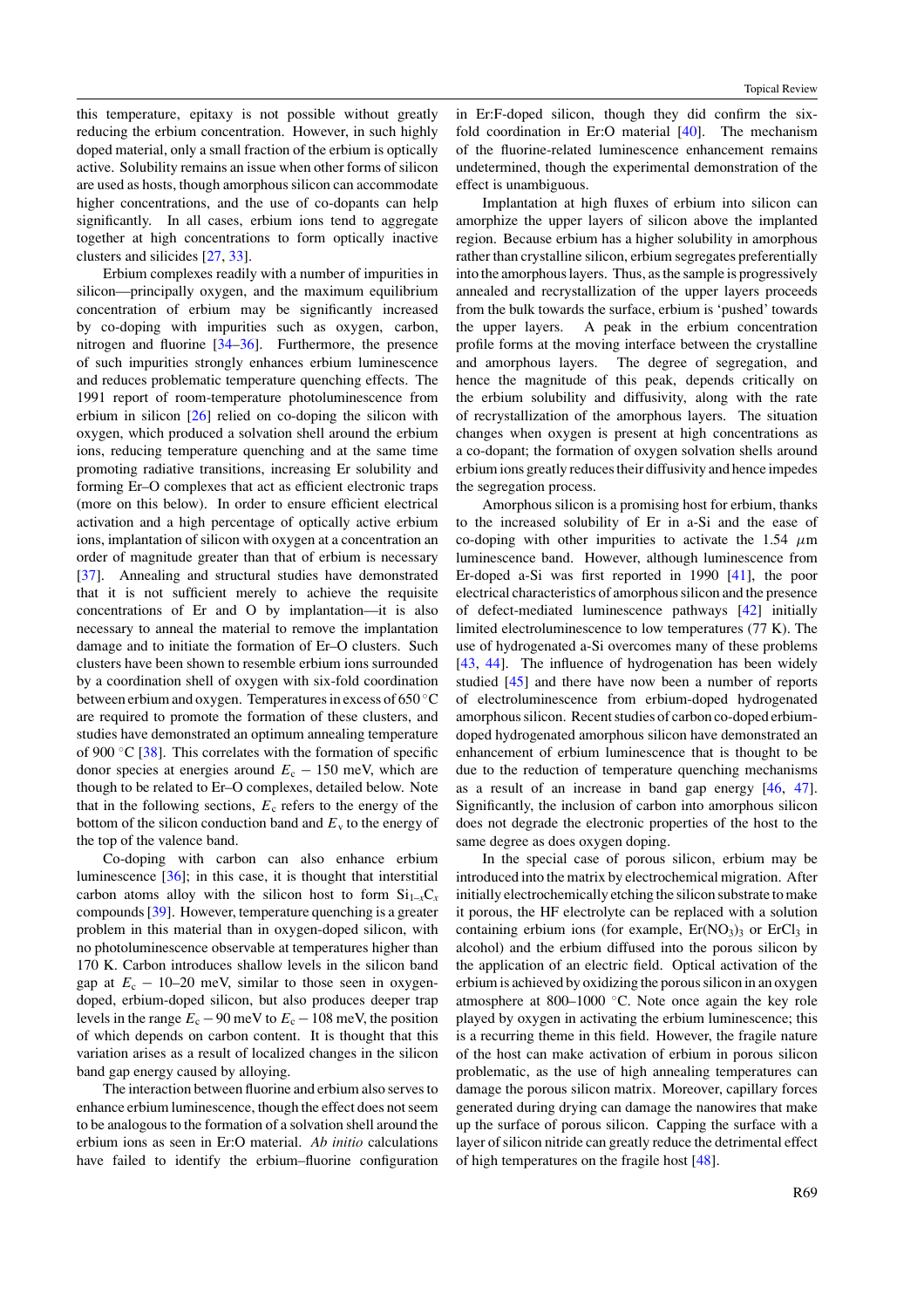In the mid-1990s, the affinity of erbium for oxygen in silicon was exploited by groups in Italy and The Netherlands who investigated semi-insulating polycrystalline silicon (SIPOS) as a potential host for luminescent erbium ions [\[49,](#page-18-0) [50](#page-18-0)]. This material consists of a mixture of silicon and silicon oxide phases, and can readily be produced by chemical vapour deposition. By changing the relative mix of precursor gases (usually  $SiH_4$  and  $N_2O$ ), oxygen concentration in the SIPOS films can be varied over a wide range, with silicon-rich silica being produced for silicon excesses in the region of 5– 15 at%. SIPOS contains mixed phases of suboxides, and films can be deposited that show a gradation in stoichiometry from pure silicon to around 30 at% oxygen. Such material was originally developed as an electronic material for use in highvoltage devices, though its optical properties soon generated interest. When such material is doped with erbium, carriermediated excitation of 1.54  $\mu$ m luminescence is possible.

A material closely related to SIPOS that has received particular attention over the last decade is that of silica containing nanoclusters of silicon (so-called 'silicon-rich silica') [\[51–54](#page-18-0)]. Whilst not strictly erbium-doped silicon (as the current evidence suggests that the erbium in this material lies predominantly within the silica host), this is nevertheless an important material, representing a system intermediate between erbium-doped silicon and erbium-doped silica. A particular advantage of this material is that the interaction between silicon nanoclusters and erbium ions serves to increase the effective excitation cross section of erbium by up to four orders of magnitude [\[55](#page-18-0)]. Significantly, optical gain has been reported in this material using a low-cost solution: a blue LED [\[56\]](#page-18-0). However, as is usual with reports of optical gain in silicon-related materials, these reports have been the source of some controversy. Nevertheless, a number of techniques have been used for the production of this material: ion implantation of thermal oxide, PECVD, co-sputtering and Er implantation of PECVD-grown oxide amongst them. More details of research into erbium-doped silicon-rich silica are given later in section 8: quantum confinement effects.

Recently, a novel form of erbium-doped silicon was reported by Kimura's and Polman's groups [\[57\]](#page-18-0). Selfassembled multilayers of Si:Er:O were formed by spin-coating a single-crystal Si (100) substrate with erbium chloride, then oxidizing the sample using rapid thermal oxidation. Remarkably, although erbium concentrations as high as 14 at% were achieved, the samples exhibited strong luminescence with narrow linewidths and luminescence lifetimes around 200 *µ*s. Excitation was possible either by direct excitation, or by the generation of photocarriers in the silicon layers. The self-assembly exhibited by this system makes it a very exciting potential photonic material.

#### **4. The electronic states of erbium in silicon**

In principle, erbium can be incorporated into silicon at either a substitutional or an interstitial site, though in practice the interstitial site is strongly preferred. This is not surprising, as the bonding mismatch between the ionic rare earth and the covalent semiconductor, along with differences in atomic radii, imply that the interstitial site will be more stable than the substitutional. In the case of the interstitial site, erbium will

Recent studies have demonstrated that the presence of oxygen can in fact change the erbium site from substitutional to interstitial [\[58\]](#page-18-0); following an initial implantation of erbium into single-crystal silicon, erbium is predominantly in the substitutional site, but a second implantation of oxygen drives the formation of Er–O complexes and the erbium becomes interstitial. Density functional calculations by Citrin *et al* [\[59](#page-18-0)] further suggest that the formation of Er point defects in oxygen-poor silicon is energetically improbable and that the preferred configuration is extended erbium silicide platelets. In these calculations, the energy of an erbium ion in the tetrahedral interstitial site is some 4.6 eV higher than that of the  $Er_3Si_5$  phase. They postulate that the low energy of the extended defects arises because they allow for Er–Er metallic bonding, thus overcoming the problems associated with placing a metal ion in a covalent matrix. The calculations are supported by the observation by transmission electron microscopy of monolayers of erbium silicide precipitates in MBE-grown silicon containing very low levels of oxygen impurities.

Erbium is also implicated in the formation of shallow thermal donors in silicon. It is thought that the introduction of an erbium ion into the silicon matrix causes a local distortion of the lattice that can in turn stimulate the formation of thermal donors by acting as a trap site for oxygen atoms [\[60\]](#page-18-0).

The above matches well with experimental evidence, which shows that not only does erbium act predominantly as a donor in silicon, but also the degree of donor behaviour correlates with the oxygen content of the matrix—a higher oxygen content results in a higher concentration of donors. Comparisons of float zone ([O] =  $1 \times 10^{16}$  cm<sup>-3</sup>) and Czochralski (oxygen-rich: [O] =  $1 \times 10^{18}$  cm<sup>-3</sup>) hosts confirm that erbium donor concentration in the latter is around one order of magnitude greater than in the former. Furthermore, if the initially oxygen-rich Czochralski material is further enriched by co-implantation with oxygen to achieve a peak oxygen concentration of  $8 \times 10^{19}$  cm<sup>-3</sup>, the erbium donor concentration increases by a factor of 30 [\[61](#page-18-0)]. Results from the same study clearly demonstrate that the electrical activity of erbium in silicon is limited by the availability of oxygen. The optimum conditions appear to be those in which each erbium ion is coordinated with six nearest-neighbour oxygen atoms [\[37](#page-17-0)].

The situation is further complicated by the observation that the electrical activity of erbium-implanted Czochralski silicon is determined by several types of donor [\[62–64\]](#page-18-0): reference [\[64\]](#page-18-0) employed Hall effect measurements to identify four of these as interstitial oxygen aggregates coordinated with intrinsic defects, and three types of Er–O complexes (labelled Er1, Er2 and Er3). Depending on the annealing temperatures employed, different mixes of these donor centres can be present. The oxygen aggregate/intrinsic defect states are shallow donors  $(E_c - 20 \text{ meV}$  to  $E_c - 40 \text{ meV})$  that appear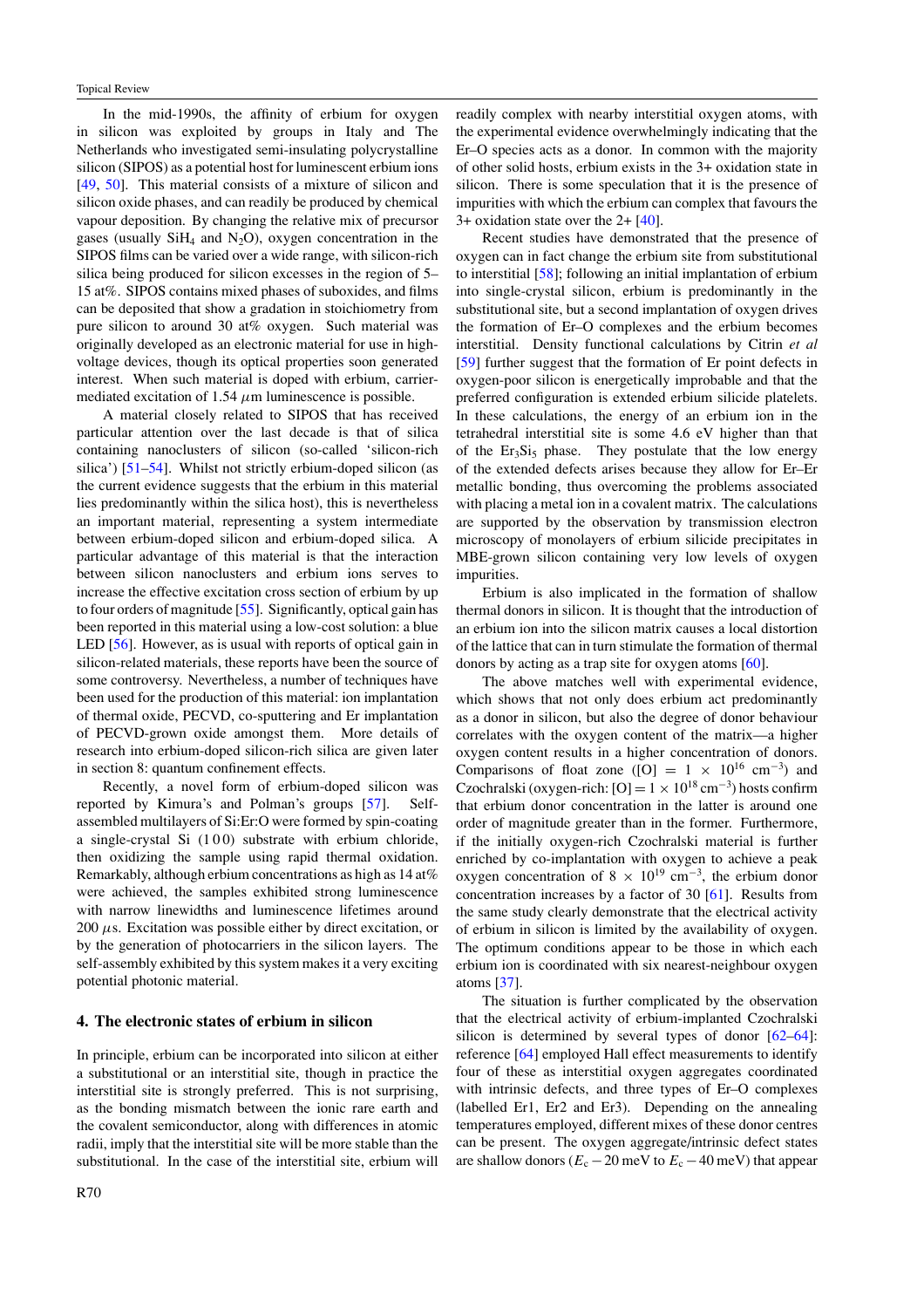rapidly after relatively low temperature anneals ( $T \approx 700$  °C). At intermediate annealing temperatures (700–900 ◦C), such species are accompanied by two Er–O-related donors, at  $E_c - 70$  meV (Er1) and  $E_c - 120$  meV (Er2), respectively. However, annealing at temperatures in excess of 900 ◦C removes the  $E_c - 120$  meV species and produces a new donor at  $E_c - 150$  meV (Er3), also associated with Er–O complexes. This centre becomes the dominant one at such high temperature anneals and is strongly implicated in the carrier-mediated excitation of optically active erbium. There is also the suggestion of a further donor at  $E_c - 100$  meV associated with erbium, though possibly not related to Er–O.

Studies of the electrical properties of erbium-implanted FZ silicon, detailed in the same reports, showed that in the absence of oxygen as a co-dopant, the dominant donor was a deep level at  $E_c - 200$  meV. In previous studies, this has been assigned to Er-related trap levels (i.e. no involvement of oxygen) [\[65](#page-18-0)]. However, co-doping with oxygen produced the same levels referred to above, at  $E_c - 70$  meV,  $E_c - 120$  meV and  $E_c - 150$  meV, confirming their assignment to Er–O complexes. Reference [\[62\]](#page-18-0) further identifies a shallow donor at  $E_c - 10$  meV present in samples implanted only with erbium; co-implantation with oxygen or sulphur produces deeper levels that correspond to those studied in [\[63](#page-18-0), [64\]](#page-18-0). Photoluminescence studies allowed an assignment of this centre to erbium in a site of cubic symmetry. A further shallow centre was identified in the same study at  $E_c - 14$  meV, which was assigned to an Er–O complex. Deep level transient spectroscopy (DLTS) measurements on material grown by MBE have also identified a deep level in p-type silicon at  $E_c$  − 380 meV, which appears to be associated with Er–O complexes [\[66](#page-18-0)]. High-resolution DLTS studies of erbiumimplanted Czochralski silicon have further demonstrated the formation of an erbium-associated state at  $E_c - 130$  meV [\[67\]](#page-18-0). DLTS and capacitance–voltage studies of liquid phase epitaxially grown erbium-doped silicon detected levels at  $E_c - 200$  meV and  $E_c - 390$  meV that correlated with the presence of optically active erbium [\[68,](#page-18-0) [69\]](#page-18-0). If the above picture seems confusing, it should be borne in mind that DLTS measurements are capable of a far higher accuracy than are Hall studies. The latter produce indicative results that suggest the presence of multiple donor states. By far, the most significant donor level from the perspective of optical activity is that found at  $E_c - 150$  meV.

Implantation of impurity-free silicon with erbium introduces levels at *E*c−200 meV, *E*c−260 meV, *E*c−340 meV and *E*c−510 meV [\[36\]](#page-17-0), all of which disappear when oxygen or other impurities are introduced; in the case of oxygen doping and high-temperature annealing, the familiar  $E_c - 150$  meV donor state is formed. As an aside, it has been suggested that the  $E_c - 150$  meV is related to the hybridization of erbium 5d orbitals with the silicon conduction band [\[70\]](#page-18-0), but the majority of evidence implies that it is related to the formation of Er–O donor complexes. Nevertheless, it should be noted that this study concluded that, although the  $E_c - 150$  meV level clearly plays a key role in activating erbium luminescence, only a very small fraction of the erbium ions form such a level—typically less than 1% of the total. The remaining ions introduce shallower levels that do not appear to participate in the luminescence mechanism.

As outlined earlier, similar erbium–impurity complexes can be formed by co-doping Si:Er with fluorine or carbon, and results have demonstrated increased erbium solubility, enhanced photoluminescence and weak temperature quenching in such co-doped material [\[36](#page-17-0), [71](#page-18-0)] compared to erbium-doped silicon. Although the very shallow levels around  $E_c - 10-20$  meV seen in Er:Si:O are also induced by these other dopants, the positions of the deeper levels are changed, with carbon doping producing levels in the range of  $E_c - 90$  meV to  $E_c - 108$  meV.

Furthermore, the environment seen by erbium in n-type silicon is different from that in p-type, and the latter exhibits higher photoluminescence intensities. In part, this is due to the donor nature of erbium in silicon, so that Er-doped p-type material simultaneously includes both donors and acceptors. It is therefore possible to produce p–n junctions by implanting p-type Si with erbium. Studies of non-radiative de-excitation processes of erbium in p-type and n-type material have yielded activation energies of 45 meV and 20 meV, respectively [\[72](#page-18-0)]. Such values are significant, as the B acceptor level in silicon is at  $E_v$  + 45 meV, the P donor level is at  $E_c$  – 45 meV and the oxygen aggregate level mentioned in the previous section is at  $E_c$  − 20 meV. These results strongly suggest, therefore, that de-excitation in n-type material proceeds via a shallow donor state that is absent in p-type silicon.

A puzzling result comes from DLTS and photoluminescence studies of erbium-doped silicon grown by sublimation MBE [\[60](#page-18-0)]. Despite strong photoluminescence from erbium, the deep level at  $E_c - 150$  meV that has been linked with excitation of optically active  $Er<sup>3+</sup>$  could not be detected. This suggests that different excitation pathways exist in this material and may imply therefore that multiple excitation pathways may exist in implanted silicon.

Table [1](#page-7-0) summarizes the current picture of electronic states in erbium-doped silicon.

## **5. Site symmetry of erbium in silicon**

The symmetry of the optically active erbium site in silicon remains somewhat controversial and clearly varies according to the presence and the chemical nature of impurities. Early photoluminescence studies by Przybylinska *et al* generated a confusing picture of more than 100 distinct emission lines from erbium in silicon, which were attributed to an array of different sites, including erbium–oxygen complexes, erbiumdefect centres and isolated erbium ions at a range of sites of different symmetry [\[19](#page-17-0), [73](#page-18-0)]. Moreover, because only a proportion of erbium in silicon is optically active, results from experimental and theoretical structural studies should be treated with some caution, as it may not always be the optically active erbium centre that is revealed.

Because erbium complexes readily with impurities, principally oxygen, and it is these impurity-related species that are most strongly implicated in the luminescence mechanisms, it is the symmetry of the various erbium–oxygen complexes that has received the most attention in recent years. Currently, there are three generic models for the Er–O species: tetrahedral interstitial  $(T_i-O)$ , tetrahedral substitutional  $(T_s-O)$ , and hexagonal interstitial  $(H_i-O)$   $[74]$ . The substitutional site is thought to be unstable, as outlined previously, and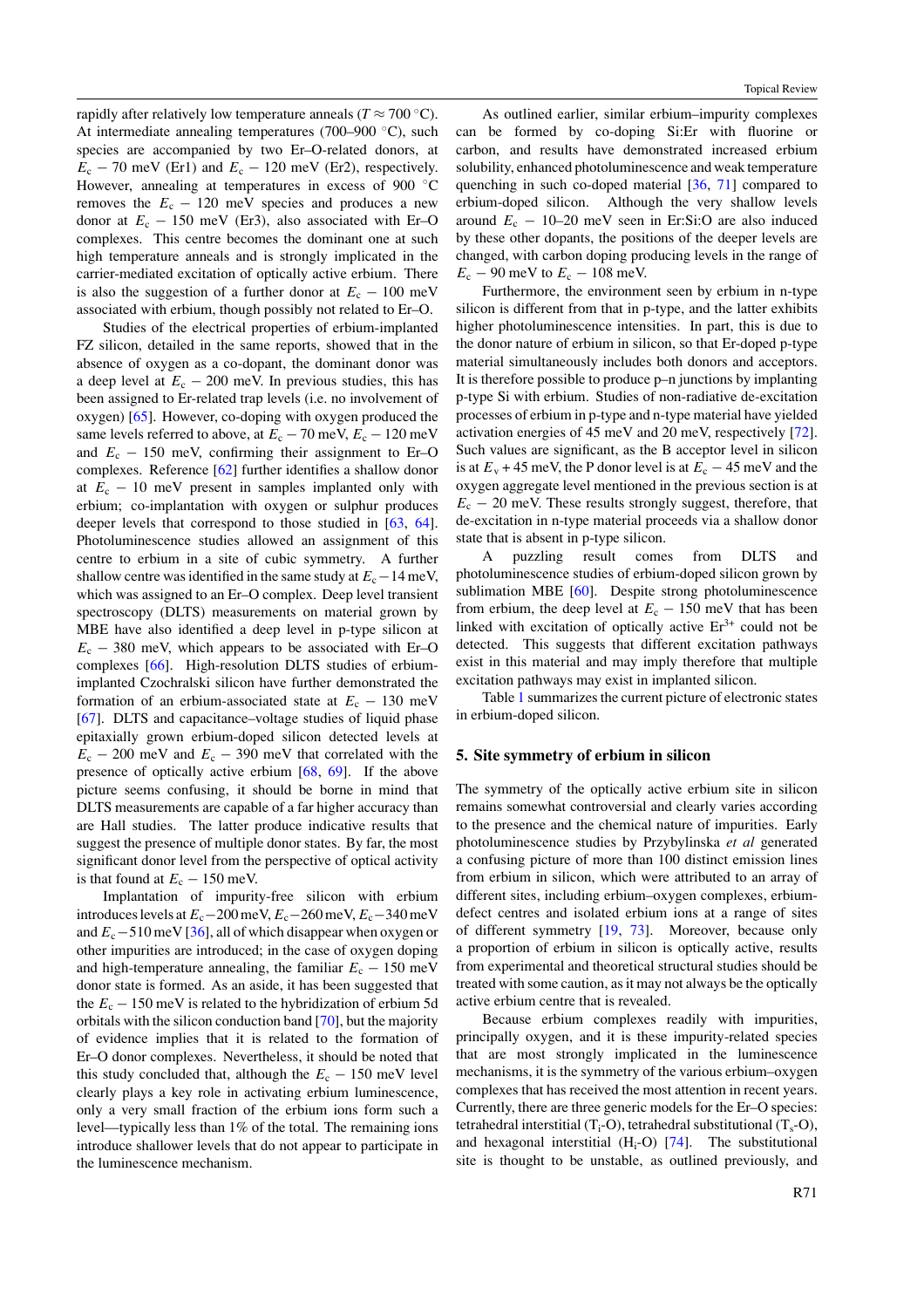**Table 1.** Electronic states in Er-doped Si.

<span id="page-7-0"></span>

| Energy $(meV)$   | Assignment | <b>Notes</b>                        | References         |
|------------------|------------|-------------------------------------|--------------------|
| $E_c - 10$       | Er         |                                     | $\lceil 62 \rceil$ |
| $E_c - 14$       | $Er-O$     |                                     | $\lceil 62 \rceil$ |
| $E_c - 10 - 20$  | $Er-C$     |                                     | [39]               |
| $E_c - 20 - 40$  | O defect   |                                     | [64]               |
| $E_c - 45$       | P          |                                     | $\lceil 72 \rceil$ |
| $E_c - 70$       | $Er-O$     | Er1                                 | [64]               |
| $E_c - 90 - 108$ | $Er-C$     |                                     | [39]               |
| $E_c - 100$      | Er?        |                                     | [64]               |
| $E_c - 120$      | $Er-O$     | Er2: anneals out at 900 $\degree$ C | [64]               |
| $E_c - 130$      | $Er-O?$    |                                     | [67]               |
| $E_c - 150$      | $Er-O$     | $Er3: dominant after high-T anneal$ | [36, 64, 70]       |
| $E_c - 200$      | Er defect  | Disappears in the presence of O     | [36, 65, 69]       |
| $E_c - 260$      | Er defect  | Disappears in the presence of O     | [36]               |
| $E_c - 340$      | Er defect  | Disappears in the presence of O     | [36]               |
| $E_c - 380$      | $Er-O$     | Only in p-type Si                   | [66]               |
| $E_c - 390$      | $Er-O$     | In LPE Er:Si                        | [69]               |
| $E_c - 510$      | Er defect  |                                     | [36]               |
| $E_{v}$ + 45     | В          |                                     | [72]               |

**Table 2.** Typical values of key parameters for Er in crystalline silicon.

| Parameter                                                        | Symbol             | Value                                               | References         |
|------------------------------------------------------------------|--------------------|-----------------------------------------------------|--------------------|
| Electron-hole excitation cross section                           | $\sigma_{eh}$      | $3 \times 10^{-15}$ cm <sup>2</sup>                 | $\lceil 72 \rceil$ |
| Impact excitation cross section                                  | $\sigma$ impact    | $6 \times 10^{-17}$ cm <sup>2</sup>                 | [106, 102]         |
| Direct excitation cross section (Er:SiO <sub>2</sub> ) @ 1535 nm | $\sigma_{\rm opt}$ | $2.7 \times 10^{-20}$ cm <sup>2</sup>               | [94]               |
| Radiative lifetime                                               | $\tau_{\rm rad}$   | $0.5 - 2$ ms                                        | [72, 103]          |
| Backtransfer activation energy                                   | $E_{\rm BT}$       | $150 \text{ meV}$                                   | [36, 64, 70]       |
| Backtransfer rate (room temperature)                             | $W_{\rm BT}$       | $1.7 \times 10^6$ s <sup>-1</sup>                   | [94]               |
| Backtransfer rate (15 K)                                         | $W_{\rm BT}$       | $\Omega$                                            | [94]               |
| Auger activation energy (p-type Si)                              | $E_A$              | $45 \text{ meV}$                                    | [72]               |
| Auger activation energy (n-type Si)                              | $E_A$              | $20 \text{ meV}$                                    | $\lceil 72 \rceil$ |
| Auger quenching rate (room temperature)                          | $W_A$              | $1.7 \times 10^3$ s <sup>-1</sup>                   | [94]               |
| Auger quenching rate $(15 K)$                                    | $W_A$              | $\Omega$                                            | [94]               |
| Auger quenching constant                                         | $C_{\rm A}$        | $5 \times 10^{-13}$ cm <sup>3</sup> s <sup>-1</sup> | [72, 90]           |

both Rutherford backscattering and electron paramagnetic resonance (EPR) measurements have confirmed that only the two interstitial centres are commonly seen, with the proportion of erbium in substitutional sites being less than 5% [\[58,](#page-18-0) [75\]](#page-18-0). Bear in mind, however, that it is likely that the centres measured by EPR are not necessarily those that are optically active. Analysis of the fine structure of erbium luminescence in silicon suggests that the optically active species is a cubic centre within which the erbium ion sees a tetrahedral crystal field [\[19](#page-17-0)].

*Ab initio* theoretical studies by Wan *et al* indicated that the binding energy of erbium in pure silicon is positive, but the addition of oxygen makes this negative (−12.96 eV for interstitial erbium coordinated with six oxygen atoms at a tetrahedral site—T<sub>i</sub> + O) [\[21\]](#page-17-0), enhancing the otherwise poor solubility of erbium. The lowering is partly due to the fact that the binding energy of oxygen in silicon is negative (−11.99 eV), but the remainder of the lowering comes from the erbium–oxygen interaction.

Early EXAFS studies suggested that erbium in oxygenrich Czochralski silicon coordinates with 6 nearest-neighbour oxygen atoms, while in FZ silicon each Er ion coordinates with 12 Si atoms [\[76](#page-18-0)], producing a site that should be optically inactive. Such an observation is surprising and suggests that the species being measured may in fact be an extended precipitate—perhaps a silicate, rather than a point defect. Such

a view is supported by recent theoretical work from Jones' group in Exeter  $[77]$  $[77]$  that proposes the formation of  $Ersi<sub>2</sub>$ precipitates in FZ material that, on co-doping with oxygen, readily oxidize to optically inactive  $Er_2Si_2O_7$  aggregates.

Recent EXAFS results from a study of MBE-grown and implanted material suggest an  $H_i$ -O site with an Er–O separation of 2.24 Å, an Er–Si separation of 3.6 Å and an Er–O–Si bond angle of  $135^\circ$  [\[74\]](#page-18-0). Contrast this with figures from the theoretical study by Wan *et al* [\[21\]](#page-17-0) that produced separations of Er–O = 2.18 Å and Er–Si = 2.60 Å for the  $H<sub>i</sub> + O$  configuration, and Er–O = 2.18 Å and Er–Si = 3.86 Å for the substitutional  $T_s + O$  configuration. It is suggested that the discrepancy in Er–Si bond length may be explained by considering an erbium ion in a hexagonal interstitial site in the middle of a  $V_6$  hexavacancy decorated with oxygen [\[78](#page-18-0)]. Such hexavacancies are highly stable and can readily be induced by ion implantation. In this scheme, a  $V_6$  centre with an overall symmetry of  $D_{3d}$  contains six oxygen atoms, which are isolated from each other by intermediate silicon atoms, and a single erbium ion placed at an  $H_i$  site. Because the interaction between the oxygen atoms is minimized by this configuration, they interact strongly with erbium and silicon atoms.

Related theoretical work by Ishii and Komukai investigated the symmetry point groups of various different possible configurations of six-fold coordinated Er–O clusters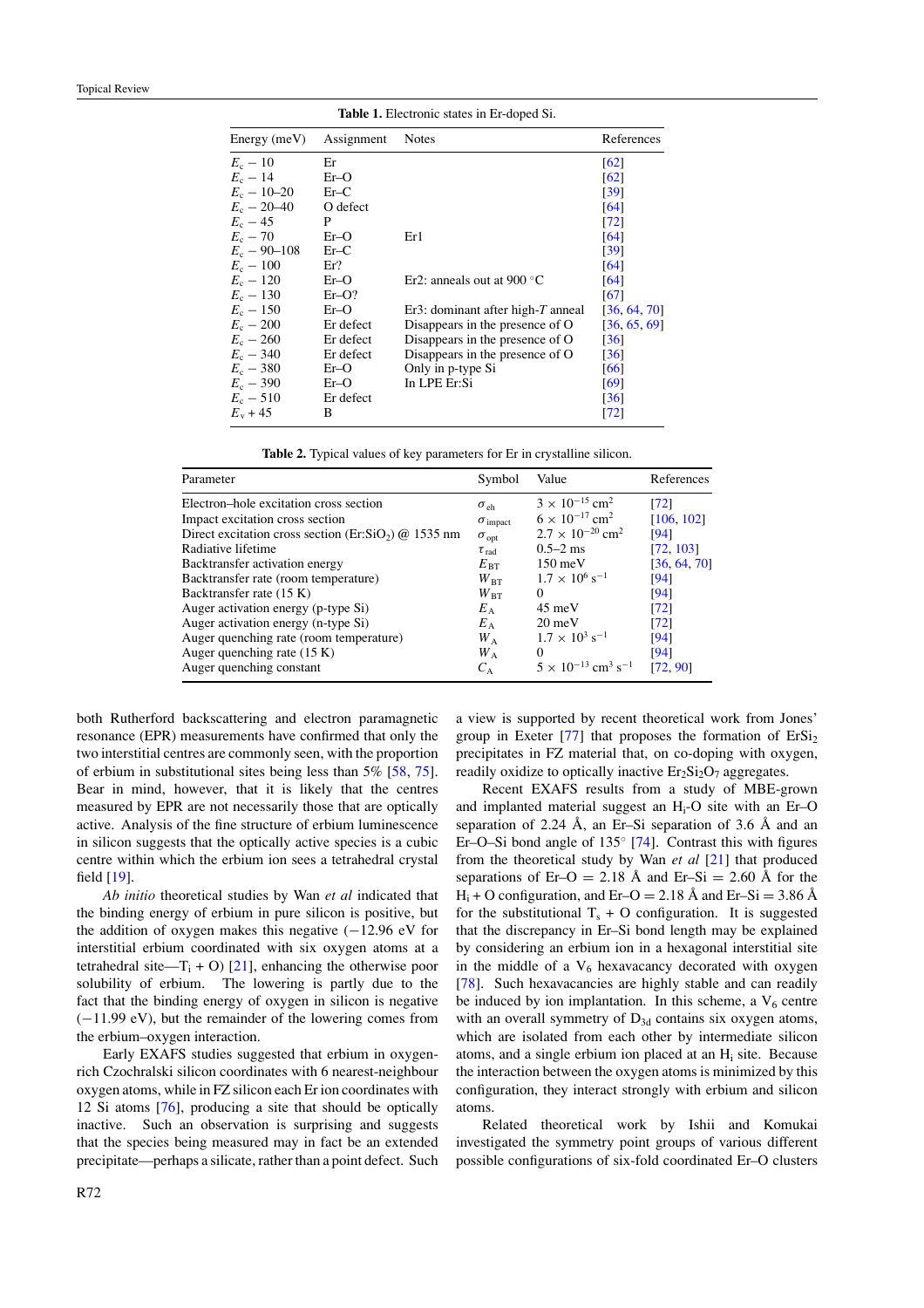in silicon [\[79,](#page-18-0) [80](#page-18-0)]. Using molecular orbital calculations, the effect of distorting the  $E\text{rO}_6$  octahedron by selectively shortening one, two or three Er–O bonds to produce species with symmetries of  $C_{4v}$ ,  $C_{2v}$  and  $C_{3v}$ , respectively, was investigated. It was found that the preferred site has  $C_{4v}$ symmetry, corresponding to an octahedron in which one Er–O bond has been reduced in length by around  $0.1 \text{ Å}$ .

Raffa and Ballone [\[81](#page-18-0)] applied density functional calculations to analyse the distortion of the silicon network caused by the inclusion of erbium ions coordinated with progressively higher numbers of oxygen atoms. For ErO*<sup>n</sup>* complexes with  $n \le 6$ , the equilibrium local Er–O coordination was found to have low symmetry—in fact, a significant conclusion of this study was that the symmetry was poorly defined, with the clearest trend being towards the formation of an isotropic solvation shell of oxygen atoms around the central erbium ion. The interstitial position of the erbium ion in the silicon matrix is confirmed by  $[81]$  $[81]$ , which reports the variation in the energy difference between the substitutional and interstitial sites as a function of Er–O coordination number. On increasing coordination from two-fold to six-fold,  $\Delta E$ increases from 0 to around 3.5 eV. First-principles calculations by Hashimoto *et al* [\[82\]](#page-18-0) also suggest that the interstitial site is 2.84 eV more stable than the substitutional one for six-fold Er–O coordination.

One of the most compelling pieces of experimental evidence of the tetrahedral interstitial site comes from emission channelling studies of erbium-doped silicon [\[83](#page-18-0)]. This is an elegant technique in which the radioactive decay of  $167$ Tm to 167Er produces electrons with a range of energies in the tens to hundreds of keV region depending on the decay pathway. Measurement of the angular distribution of the emitted electrons with respect to the crystal axes of the silicon host produces channelling patterns from which the location of the erbium ions can be inferred. Such studies indicate the localization of  $Er^{3+}$  on tetrahedral interstitial sites in both float zone and Czochralski silicon, and a strong interaction between erbium and oxygen in Czochralski material.

Very recent theoretical work by the Exeter group [\[77](#page-18-0)] involving density functional calculations on a range of Er and Er–O point defects, along with  $E r S i_2$  and  $E r_2 O_3$ , confirms the preferred tetrahedral interstitial site for erbium. They propose that the substitutional site introduces deep levels that would not be able to excite the erbium 4f levels. Interestingly, their results indicate an Er–O binding energy of around 1 eV for erbium–oxygen coordination numbers up to 6, suggesting the formation of extended Er–O complexes. Their results also have important implications for understanding diffusion of erbium in silicon. They found that the diffusion of an erbium ion from one tetrahedral interstitial position to the next proceeds via a hexagonal interstitial state, with an energy barrier in the region of 1.9 eV. This suggests that erbium diffuses relatively easily in silicon, and after annealing at 900  $°C$  (a standard step to remove implantation damage), erbium readily complexes with impurities—principally oxygen. They further demonstrate that neither of the simple erbium point defects—substitutional or interstitial—can be optically active, as both have electronic states too deep in the silicon band gap to produce 4f emission. The optically active centre must therefore be associated with erbium– impurity complexes.

Hydrogen can also play a role in determining the symmetry of the erbium site: results from hydrogenation studies of erbium and oxygen co-doped silicon have suggested that the presence of hydrogen can stabilize the cubic Er centre and increase the erbium photoluminescence intensity with respect to non-hydrogen doped material containing a high concentration of cubic centres [\[84](#page-18-0)].

Luminescence studies have suggested that only a fraction of the erbium ions within silicon are optically active, and figures ranging between 1% and 10% have been suggested in different cases [\[19](#page-17-0), [36\]](#page-17-0), reinforcing the point that structural studies should be interpreted with some caution when attempting to determine the local environment of luminescent erbium ions. Recent work by Vinh *et al* has suggested that the site symmetry for the *optically active* erbium centre in silicon grown by sublimation MBE (SMBE) is  $C_{2v}$  [\[85\]](#page-18-0). Evidence comes from a detailed set of measurements of the Zeeman effect on luminescence from the principal erbium centre, Er1. Previous attempts to measure the Zeeman effect on erbium in silicon have been unsuccessful due to the inhomogeneous nature of the Er photoluminescence bands around  $1.5 \mu m$ , though there are reports of narrow luminescence lines in other MBE-grown material [\[39](#page-18-0)]. However, the precise control afforded by the SMBE technique allowed high-quality Si/Si:Er superlattices containing erbium ions in very precisely defined environments to be deposited, and hence the erbium emission spectrum was reduced to a small number of very sharp lines [\[86](#page-18-0)]. The principal luminescence line exhibited a Zeeman effect that suggested  $C_{2v}$  symmetry, which it was suggested arose from the distortion of a tetrahedrally coordinated erbium ion. This is a significant result, as it implies that it is at least in some cases possible to produce a single optically active erbium centre, which considerably increases the likelihood of the successful realization of Er:Si photonic devices.

In the case of erbium-doped amorphous silicon, investigations of the local environment of the optically active erbium ions in oxygen-doped hydrogenated amorphous silicon have demonstrated that the luminescent ions are found within Er–O quantum dots [\[87](#page-18-0)]. The most likely configuration of these centres is generally thought to be six-fold tetrahedral coordination of the erbium ion with surrounding oxygen ions in  $C_{3v}$  symmetry [\[88\]](#page-18-0) and an Er–O separation around 2.27 Å [\[75](#page-18-0)]. The size of these dots has been estimated to be around that of the unit cell of  $Er_2O_3(1.05 \text{ nm})$ . Evidence for this comes from emission Mössbauer spectroscopy, which demonstrates that the optimal ratio of erbium to oxygen in hydrogenated amorphous silicon is around 10:1—a similar result to that achieved for crystalline silicon.

## **6. Optical excitation and de-excitation mechanisms**

In principle, two channels exist for optical excitation of erbium ions in a silicon host: direct photon absorption, and carriermediated excitation. In practice, the former process is rather unlikely, thanks to a combination of the high absorption coefficient of silicon at the wavelengths generally used for optical excitation and the rather small absorption cross section of erbium; hence, carrier-mediated excitation dominates [\[89](#page-18-0)], and hence most of the following concentrates on this.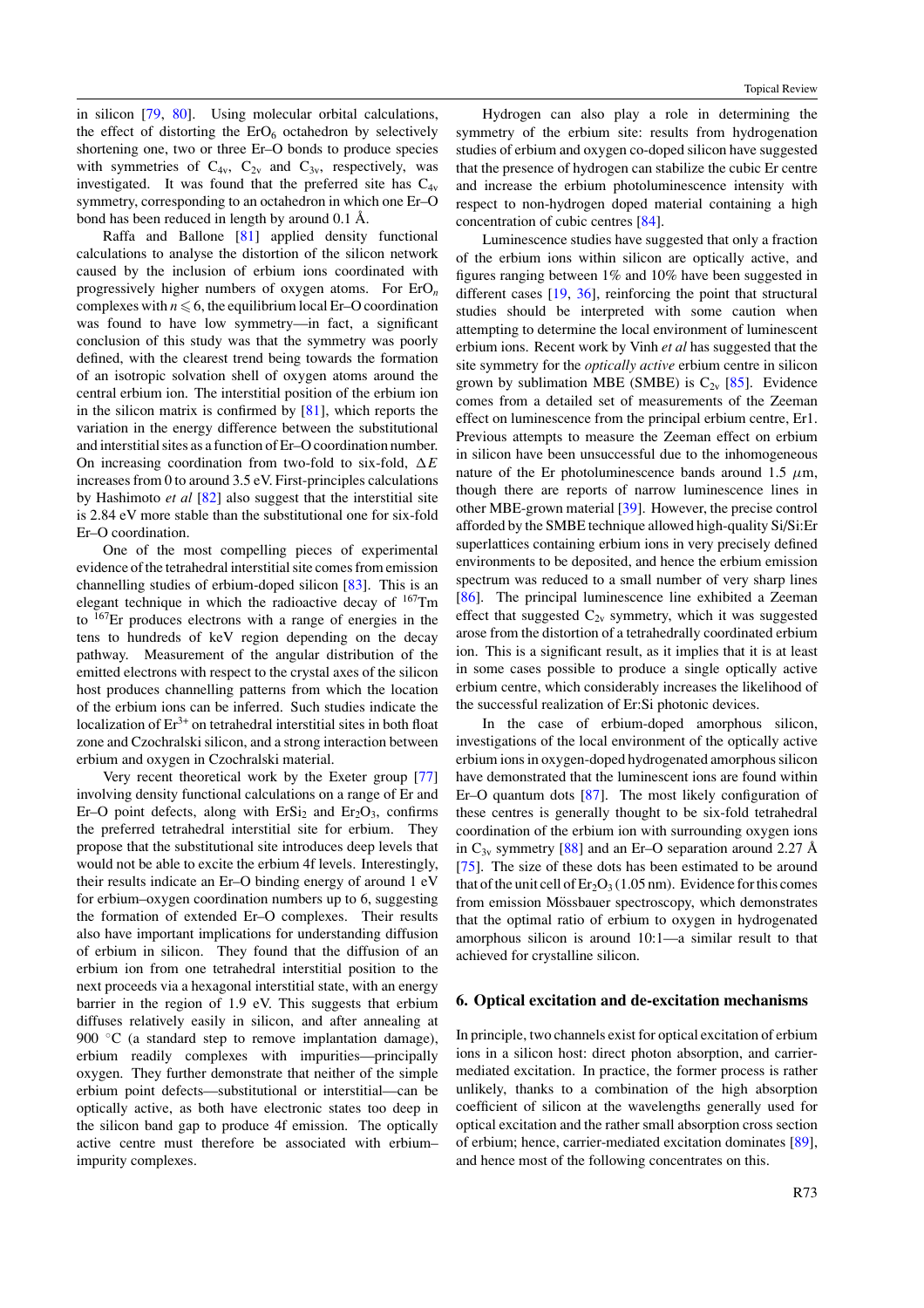

**Figure 2.** (*a*) The flow of energy in the excitation process, showing the steps required to produce free carriers, free excitons, trapped excitons and excited-state erbium ions. (*b*) The conventional energy-band diagram of the same processes, showing the relationship between the silicon band gap, the erbium-related trap level and the erbium ion. Processes leading to 1.53 *µ*m emission are denoted using black arrows; loss mechanisms by grey.

Figure  $2(a)$  outlines the flow of energy in the excitation process, showing the steps required to produce free carriers, free excitons, trapped excitons and excited-state erbium ions. Figure  $2(b)$  illustrates the conventional schematic energyband diagram of the same processes, showing the relationship between the silicon band gap, the  $E_c - 150$  meV trap level and the erbium ion. Processes leading to  $1.53 \mu$ m emission are denoted using black arrows; loss mechanisms by grey. Details of the individual steps are given below.

## *6.1. Excitation*

Carrier-mediated excitation of erbium in silicon is a complex process that involves a number of steps, including several competing Auger interactions [\[90\]](#page-18-0). The starting point is the photogeneration, or direct injection in the case of electroluminescence, of carrier pairs, which readily form free excitons that have a number of relaxation pathways open to them: dissociation into free carriers, radiative or non-radiative relaxation, or trapping at deep levels. Note that band-to-band carrier recombination in the silicon host is very unlikely to result in excitation of the erbium ion [\[89\]](#page-18-0). Measurements of the dynamics of erbium photoluminescence [\[91](#page-18-0)] show that, at 4 K, excitation of erbium ions in silicon can continue for up to  $50 \mu s$  after the end of the excitation pulse. This is longer than the lifetime of free carriers in silicon (typically sub-10  $\mu$ s for the doping levels used in these studies), and hence the result suggests that those optically generated carriers contributing to the excitation of erbium ions rapidly become localized at erbium-related trap sites; 50 *µ*s may therefore represent the characteristic lifetime of trapped carriers [\[36](#page-17-0)], or else this may be an indication of carrier diffusion and trapping times.

Nevertheless, following trapping, excitons may then transfer their energy to erbium ions located at the trap centres to excite them to the  ${}^{4}I_{13/2}$  state, from which radiative relaxation gives emission at  $1.53 \mu$ m.

Clearly, a vital prerequisite for erbium luminescence is the presence of erbium-related trap states that can efficiently capture free excitons. Because other deep-level traps can compete by trapping excitons or allowing electron–hole recombination, other impurity centres should be minimized in order to maximize erbium luminescence. Whilst the incorporation of the trivalent erbium ion into the covalent crystalline silicon matrix introduces a number of erbiumrelated trap levels into the band gap, the stabilization of these traps and the removal of competing deep-level states are facilitated by the presence of oxygen, carbon or fluorine, and by high-temperature annealing. Typically, following annealing at temperatures around 900 ◦C, the dominant trap state is that associated with Er–O complexes at  $E_c - 150$  meV; deeper levels, such as the Er-defect states at  $E_c - 200$  meV,  $E_c$  − 260 meV,  $E_c$  − 340 meV and  $E_c$  − 510 meV are removed by the formation of Er–O complexes, thus reducing the opportunity for carrier trapping at optically inactive erbium states or other impurity centres. As a result, in the absence of exciton–electron Auger recombination (important only at high injection regimes), free excitons are rapidly captured by the erbium-related centres to form bound excitons. As the interstitial Er–O state is a donor, the hole capture rate determines the kinetics of exciton trapping [\[92](#page-18-0)]. Assuming that the bound excitons do not recombine via other competing pathways, they can transfer their energy to erbium ions via an impurity Auger process.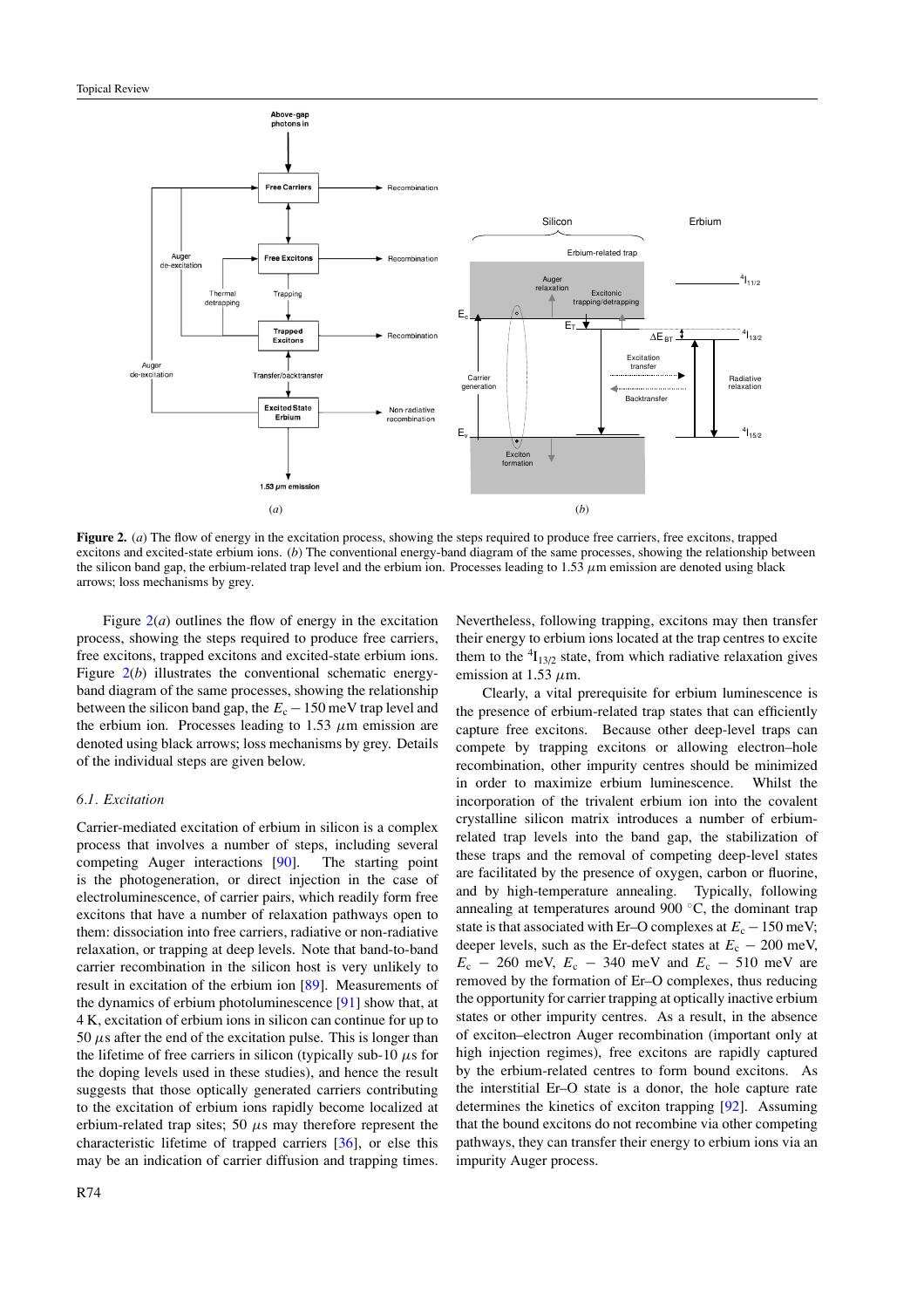The optical excitation processes may be described using the following rate equations (after  $[93, 94]$  $[93, 94]$  $[93, 94]$ ). Firstly, the generation of free excitons by optical excitation is given by

$$
\frac{dn}{dt} = \frac{dp}{dt} = \alpha\phi - \gamma np \tag{1}
$$

and

$$
\frac{dn_{\text{ex}}}{dt} = \gamma np - \frac{n_{\text{ex}}}{\tau_{\text{ex}}},\tag{2}
$$

where  $n_{ex}$  is the concentration of excitons,  $\gamma$  is the exciton binding coefficient, *n* and *p* are the concentrations of optically generated electrons and holes, respectively,  $\phi$  is the photon flux and  $\tau_{ex}$  is the excitonic lifetime, taking into account radiative and non-radiative recombination. The non-radiative contributions include trapping at various impurity centres: optically active erbium, optically inactive erbium and other impurities.

Next, these photogenerated excitons are trapped at Er– O centres at a rate that depends on the concentrations of free excitons and erbium-related traps. Note that it is a prerequisite of excitonic trapping that the Er–O centres are electrically neutral. The migration of the excitonic energy to the erbium 4f electrons follows. The generation of excited-state erbium ions  $(N_{\text{Er}}^{*})$  is then given by

$$
\frac{dN_{\rm Er}^*}{dt} = c_{\rm A} n_{\rm ex} (N_{\rm Er} - N_{\rm Er}^*) - \frac{N_{\rm Er}^*}{\tau}.
$$
 (3)

Here, *c*<sup>A</sup> is the carrier capture coefficient for erbium-related traps and  $\tau$  is the observed luminescence lifetime of the erbium ions (i.e. that resulting from both radiative and non-radiative decays). Note that typical values for the radiative lifetime of erbium in crystalline silicon range between 500 *µ*s and 2 ms [\[72,](#page-18-0) [103\]](#page-18-0).

Rates for carrier trapping  $(W_T)$  and detrapping  $(W_D)$  at erbium-related centres are given as [\[94](#page-18-0)]

$$
W_{\rm T} = \sigma_{\rm T} v N_{\rm T},\tag{4}
$$

$$
W_{\rm D} = \sigma_{\rm T} v N_{\rm T} \exp\left(-\frac{E_{\rm T}}{kT}\right),\tag{5}
$$

where  $\sigma_{\rm T}$  is the trapping cross section, *v* is the carrier velocity and  $N_T$  is the population of traps. From this, a trapping cross section of  $3 \times 10^{-15}$  cm<sup>2</sup> has been obtained [\[94](#page-18-0)].  $E_T$  is the trap energy, taken to be 150 meV, corresponding to the dominant Er–O trap state. Note the strong temperature dependence of the detrapping process.

At this point, a simplifying assumption can be made that the excitonic relaxation rates are very much faster than the decay rate of excited-state erbium ions. Figures quoted by Hamelin *et al* are  $2 \times 10^8$  s<sup>-1</sup> for the former and  $1 \times 10^3$  s<sup>-1</sup> for the latter [\[94\]](#page-18-0), so this is likely to be a reasonable assumption. Under these conditions, it can be assumed that the exciton population reaches equilibrium on a time scale very much less than the lifetime of the excited Er ions, in which case the excitonic population is a function of the absorption coefficient of silicon ( $\alpha$ ), the pump photon flux ( $\phi$ ) and  $\tau_{ex}$ .

$$
n_{\rm ex} = \alpha \phi \tau_{\rm ex}.\tag{6}
$$

A further simplification is to define an *effective* absorption cross section as

$$
\sigma_{\rm eff} = \alpha c_{\rm A} \tau_{\rm ex},\tag{7}
$$

in which case, the population of excited-state erbium ions becomes

$$
\frac{dN_{\rm Er}^*}{dt} = \sigma_{\rm eff} \phi (N_{\rm Er} - N_{\rm Er}^*) - \frac{N_{\rm Er}^*}{\tau},\tag{8}
$$

which, under steady-state conditions, gives

$$
N_{\rm Er}^* = \frac{\sigma \phi \tau N_{\rm Er}}{\sigma \phi \tau + 1}.
$$
\n(9)

From this, the intensity of the erbium photoluminescence is given by

$$
I_{\rm PL} = \frac{N_{\rm Er}^*}{\tau_{\rm rad}}.\tag{10}
$$

Priolo *et al* [\[72\]](#page-18-0) defined three efficiencies for optical excitation of erbium in silicon: (i) the efficiency of excitation of erbium per carrier pair; (ii) the ratio of photons emitted from erbium ions to the number carrier pairs; (iii) the external quantum efficiency taking into account losses at the silicon/air interface. From measurements at 15 K of the excitation power dependence of the photoluminescence intensity, all three efficiencies were determined. It was found that the excitation efficiency (i) could be as high as 10% for low pump powers, falling to around 0.2% at powers of 200 mW (taking the quoted beam diameter of 1 mm gives an approximate power density of  $2.5 \times 10^5$  W m<sup>-2</sup>). The internal quantum efficiency (ii) was found to be very close to the excitation efficiency for low powers, but dropped to around 0.03% at a power of 200 mW (2.5  $\times$  10<sup>5</sup> W m<sup>-2</sup>). At all pump powers, the external quantum efficiency (iii) was almost two orders of magnitude lower than the internal efficiency, due to refractive index mismatch at the silicon–air interface. This result implies that, as expected, low temperatures reduce the importance of competitive decay pathways for electron–hole pairs and also that non-radiative decay processes can be suppressed by operating at low pump powers. However, the real significance of this result is that the measured efficiencies are orders of magnitude higher than for equivalent concentrations of erbium in silica. Compare the measured internal quantum efficiency of 10% for Er:Si with that calculated for Er:SiO<sub>2</sub> of 2.5  $\times$ 10−<sup>5</sup> % [\[72](#page-18-0)].

From the measured efficiency, a cross section for the excitation of erbium ions by electron–hole pairs can be defined (after [\[72](#page-18-0)]):

$$
\sigma_{\rm eh} = \frac{\eta_{\rm i} \tau_{\rm rad}}{\phi_{\rm Er} \tau},\tag{11}
$$

where  $\eta_i$  is the internal quantum efficiency and  $\phi_{Er}$  is the areal density of erbium ions. Evaluating this cross section from the data given above produces a value of  $3 \times 10^{-15}$  cm<sup>2</sup>, which is greater than the cross section for impact excitation using hot carriers (6  $\times$  10<sup>-17</sup> cm<sup>2</sup> [\[102](#page-18-0), [106](#page-18-0)]) and seven orders of magnitude greater than the cross section for direct optical excitation of erbium in silica ( $10^{-21}$  cm<sup>2</sup> [\[95\]](#page-18-0)). Nevertheless, it must be borne in mind that these efficiency figures are for low-temperature excitation, and the strong temperature dependence of the various quenching effects changes the picture significantly for room-temperature luminescence.

Excitation processes in amorphous silicon are generally the same as in crystalline silicon, with the added complication of a higher density of trap states with differences in their energy levels. The radiative lifetime of the  ${}^{4}I_{13/2}$   $Er^{3+}$  state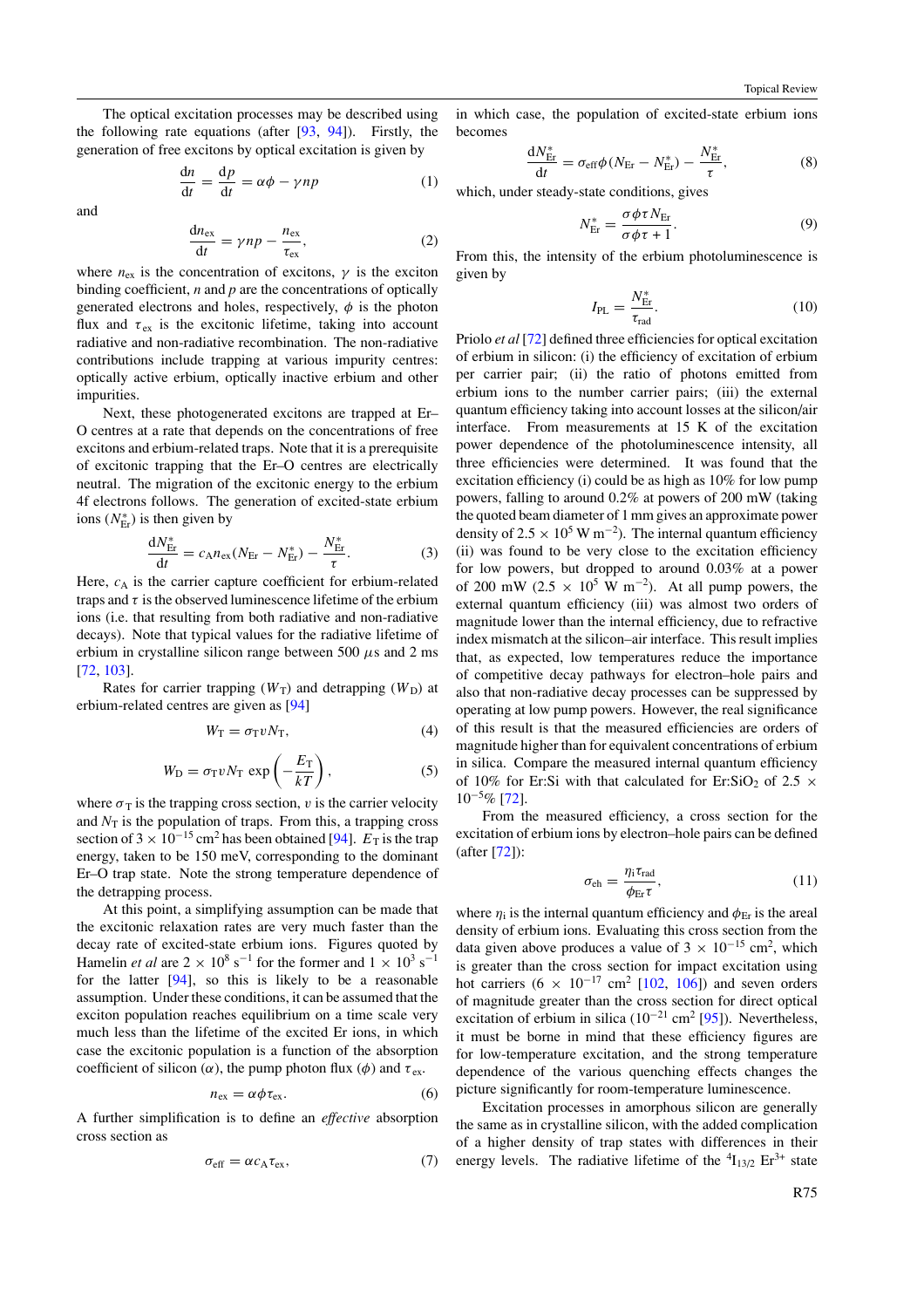is shorter in amorphous silicon than in crystalline silicon [\[96\]](#page-18-0). Measurements by Bresler *et al* of the shortening of the erbium luminescence lifetime due to stimulated emission in an amorphous silicon thin film gave an estimate of the radiative lifetime as 100 *µ*s—compare this with previously quoted radiative lifetimes in silicon of between 500 *µ*s and  $2 \text{ ms}$ 

Recent studies have suggested the existence of a different excitation mechanism that does not require the formation of an erbium-related state in the silicon band gap [\[97\]](#page-18-0). Using far-infrared terahertz radiation (provided in this study by a free-electron laser), erbium ions can be excited directly into the  ${}^{4}I_{11/2}$  second excited state by free carriers in the silicon conduction band. This opens up the possibility of obtaining luminescence from a much higher percentage of the erbium ions present in the silicon than is possible using conventional methods. The decay time of the erbium photoluminescence produced by this scheme is much longer than that from above-gap excitation—apparently in the range of tens of milliseconds. This suggests that mid-IR excitation samples a different population of erbium ions than does conventional excitation. Moreover, this excitation scheme also offers the possibility of overcoming the strong temperature quenching caused by the backtransfer process; although experiments showed strong temperature quenching, it is possible that this is due to photoluminescence quenching by low power mid-IR pulses.

It is possible for mid-IR photons to either dissociate excitons localized at erbium-related traps or release carriers trapped at other sites not associated with erbium. The former leads to a reduction in erbium photoluminescence yield and the latter leads to an increase. Both effects have been demonstrated by Gregorkiewicz's group in Amsterdam [\[98](#page-18-0)]. However, the mechanism proposed in [\[97](#page-18-0)] is qualitatively different from these schemes in that it does not require the trapping of excitons at erbium-related levels. Instead, free carriers in the conduction band are excited to higher lying levels in the same band that are resonant with one of the erbium 4f levels. Significantly, this mechanism populates the second excited state of the erbium ion, thereby producing a three-level system and opening up the possibility of true population inversion. The processes involved in the proposed mid-IR excitation mechanism are outlined in figure 3.

Very recent results have suggested the existence of a further excitation mechanism in thin epitaxial erbiumdoped silicon structures [\[99\]](#page-18-0). Photoluminescence excitation measurements indicate an anomalously strong signal from erbium when excited using photon energies less than that of the silicon band gap. Comparison of the PLE spectrum of excitons generated within the epitaxial layers with that of the erbium ions indicated that the sub-gap excitation of erbium does not involve the generation of excitons, and it is therefore postulated that the initial absorption step involves the promotion of an electron from the valence band directly into an erbium-related defect state. Recombination of the electron with the corresponding hole in the valence band produces the energy required to excite the erbium ion into the  ${}^{4}I_{13/2}$  state, from which it can decay radiatively.

There is a further potential excitation mechanism that deserves mention at this point. The observation of a very



**Figure 3.** Processes involved in the mid-IR excitation mechanism described in [\[97\]](#page-18-0).

slow component in the photoluminescence signal from erbium in silicon [\[100\]](#page-18-0), with a characteristic lifetime in the region of 25 ms, is phenomenologically similar to the afterglow effect seen in phosphors. It has been proposed that this luminescence is produced by the thermal release from shallow traps of carriers that then become available to excite nearby erbium ions. Once again, this effect was studied using a mid-infrared free-electron laser to release the carriers from the shallow traps. Such a mechanism, whilst a potential limitation on the modulation speed of an electrically pumped erbium-doped silicon source, may nevertheless find application in optical memories.

Single-crystal silicon samples implanted with a thin buried layer of erbium can exhibit strong erbium photoluminescence when excited from the un-implanted side of the sample. Given a typical sample thickness of 500  $\mu$ m and an implantation depth of less than  $1 \mu m$ , this implies excitation of the  $Er^{3+}$  centres by carriers diffusing through the bulk material [\[101](#page-18-0)]. However, luminescence dynamics studies of this material have shown that the time taken for excitation to reach the erbium layer from the back face is very much longer than would be expected from a consideration of the carrier diffusion rate in bulk silicon. The authors propose that this is a result of the formation of a pn junction by the implanted erbium layer. Excitation cannot flow to the erbium until the junction potential is sufficiently reduced by accumulated charge.

#### *6.2. De-excitation and Auger effects*

The strong temperature quenching of erbium luminescence in crystalline silicon is attributed to rapid loss of excitation back to the silicon matrix. Because the excitonic binding energy is small and the dominant optically active erbiumrelated trap centre lies only 150 meV below the silicon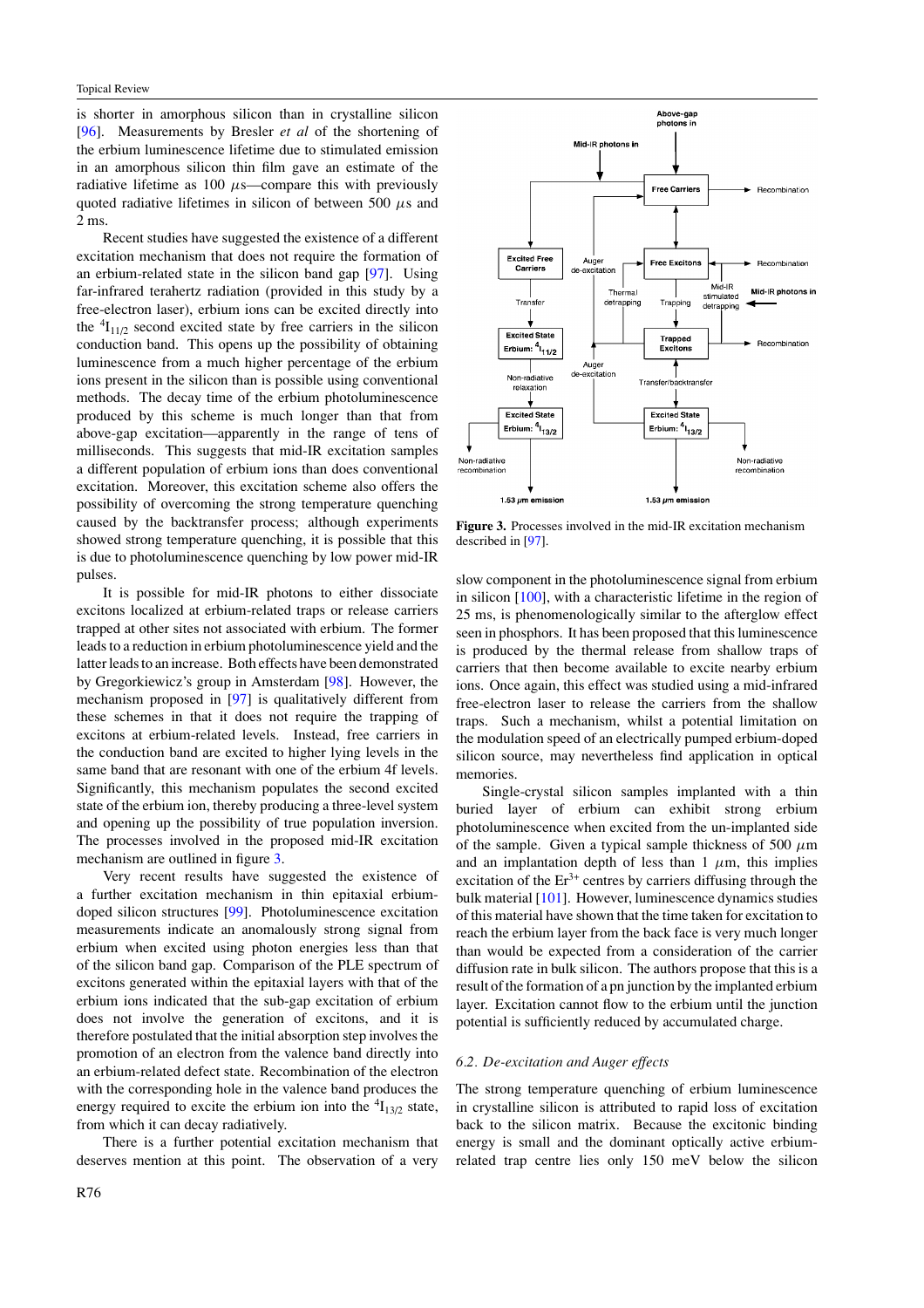conduction band, thermal detrapping of the bound excitons to form free excitons occurs readily at temperatures above 130 K. Similarly, an efficient Coulombic backtransfer process operates between excited-state  $Er<sup>3+</sup>$  ions and trapped excitons. For both processes, the small mismatch in energy between the forward (*excitation*) process and the reverse (*de-excitation*) is readily provided by phonons—hence the strong temperature dependence of luminescence. A further mechanism, which becomes important at high carrier concentrations, is that of Auger de-excitation through interaction with free carriers in the silicon matrix  $[102]$ . Free carriers can be optically generated (in the high flux regime) or may be introduced by thermal donors, doping (n- or p-type) and even by the presence of erbium, which is itself a donor. This process is highly temperature dependent and typically becomes important at temperatures greater than 30 K. Thao *et al* have demonstrated the importance of including two separate Auger de-excitation processes in modelling the luminescence of erbium in silicon: the Auger decay of bound excitons and excited-state erbium ions [\[90](#page-18-0), [103](#page-18-0)]. A further possibility is the dissociation of free excitons into electrons and holes.

Auger quenching of excited-state erbium ions by free carriers can be described as (after [\[94](#page-18-0)])

$$
W_{A}(T) = C_{A}N_{D} \left( 1 + 2 \exp \left( -\frac{E_{D} - E_{f}}{kT} \right) \right)^{-1}, \quad (12)
$$

where  $W_A(T)$  is the temperature-dependent quenching rate,  $C_A$  is the Auger quenching coefficient,  $N_D$  is the donor concentration,  $E_D$  is the donor energy and  $E_f$  is the Fermi energy.  $C_A$  has been measured, under low photon fluxes to avoid the photogeneration of high concentrations of free carriers, as approximately  $5 \times 10^{-13}$  cm<sup>3</sup> s<sup>-1</sup> [\[72\]](#page-18-0); note that this study suggested the presence of different Auger mechanisms in p- and n-type silicon. In the former, the activation energy for Auger quenching was found to coincide with the acceptor level of B in silicon  $(E_v + 45 \text{ meV})$ , implying quenching of erbium luminescence by holes in the valence band. On the other hand, the activation energy for Auger quenching in n-type silicon was found to be 20 meV, which does not correspond to the energy of the P donor level  $(E_c - 45 \text{ meV})$ . However, because erbium introduces a donor level at  $E_c - 20$  meV, this was taken as evidence that the Auger interaction in n-type material is between excited-state erbium ions and electrons released by erbium donors. Note further that the same study determined that the Auger quenching coefficient for the interaction between erbium ions and *bound* excitons was two orders of magnitude smaller than that between erbium ions and free carriers.

Early studies by Suchocki and Langer [\[104](#page-18-0)] on the luminescence quenching of transition metal ions in  $CdF<sub>2</sub>$ by the free-electron Auger effect demonstrated an inverse relationship between luminescence decay time and free carrier concentration. They proposed that this should be the dominant Auger quenching effect in semiconductors. Extending this argument to erbium in silicon, the following relationship may be expected to hold:

$$
\tau^{-1} = \frac{n}{n_0 \tau_{\text{rad}}},\tag{13}
$$

*τ* being the luminescence decay time, *n* the free carrier concentration,  $\tau_{rad}$  the radiative lifetime and  $n_0$  given by

$$
n_0 = 4\pi^{5/2} n_\text{r}^{5/2} \left[ \frac{137 a_0 m_0}{m^*} \right]^{1/2} \lambda_0^{-7/2},\tag{14}
$$

where *n* is the free carrier concentration,  $\lambda_0$  is the emission wavelength,  $a_0$  is the Bohr radius,  $n_r$  is the refractive index of the semiconductor host,  $\tau_{rad}$  is the radiative lifetime, and *m*<sup>0</sup> and *m*<sup>∗</sup> are the electron rest mass and effective mass, respectively. From this relationship, the Auger coefficient can be defined as

$$
C_{\rm A} = \frac{1}{\tau_{\rm rad} n_0}.\tag{15}
$$

Priolo *et al* have evaluated this for erbium in silicon [\[72](#page-18-0)] and obtained a value of  $7 \times 10^{-13}$  cm<sup>3</sup> s<sup>-1</sup>, in good agreement with the measured value of  $5 \times 10^{-13}$  cm<sup>3</sup> s<sup>-1</sup>. Independent measurements by Palm *et al* give a value of  $1.4 \times 10^{-12}$  cm<sup>3</sup> s<sup>-1</sup> [\[90](#page-18-0)]. An important consequence of this relationship is that the decay lifetime can be tailored to a specific value by changing the free carrier concentration. Above a threshold value, the decay time will be reduced below the radiative lifetime. In the case of crystalline silicon, this critical concentration has been determined by Franzo` *et al* [\[105](#page-18-0)] as  $1 \times 10^{15}$  cm<sup>-3</sup>. Palm *et al* quote a value of  $7.6 \times 10^{14}$  cm<sup>-3</sup>, which is in very good agreement [\[90](#page-18-0)].

Given a measurement of the Auger quenching coefficient, the Auger quenching cross section can be determined from

$$
\sigma_{\mathbf{A}} = \frac{C_{\mathbf{A}}}{v},\tag{16}
$$

where *v* is the thermal velocity of carriers. Priolo *et al* determined this to be approximately  $5 \times 10^{-20}$  cm<sup>2</sup> [\[72](#page-18-0)]. This is significant, as measurements of the cross section for impact excitation of erbium in electroluminescent devices give values around  $6 \times 10^{-17}$  cm<sup>2</sup> [\[106\]](#page-18-0). The three orders of magnitude difference requires some explanation, as the two processes should, on first inspection, be the reverse of each other. However, under impact excitation, electrons with sufficient energy can excite the erbium ion to higher lying electronic states, whereas the Auger de-excitation measured by monitoring 1.53  $\mu$ m emission only occurs from the  ${}^{4}I_{13/2}$ level. Thus, the impact excitation cross section is an effective cross section that is best considered as the integral of cross sections for a number of transitions from the  ${}^{4}I_{15/2}$  ground state to higher lying levels.

Auger quenching of excitons through interactions with free carriers has been investigated by Palm *et al* and by Hangleiter and Häcker  $[90, 107]$  $[90, 107]$  $[90, 107]$  $[90, 107]$ , who demonstrated that Auger recombination in silicon is strongly enhanced by electron– hole correlation (i.e. the formation of excitons). An Auger quenching coefficient for this process was measured to be  $1 \times 10^{-10}$  cm<sup>3</sup> s<sup>-1</sup>.

A study of excitation mechanisms [\[94](#page-18-0)] by probing backtransfer from erbium ions excited using  $1.53 \mu$ m photons suggested that the probability of de-excitation of a given erbium ion by backtransfer to the silicon matrix in ion implanted material can be as high as 70%. Moreover, it was found that the backtransfer rate exceeds that of Auger quenching of Er luminescence by three orders of magnitude at room temperature  $(1.7 \times 10^6 \text{ s}^{-1})$ ; cf  $1.7 \times 10^3 \text{ s}^{-1})$  and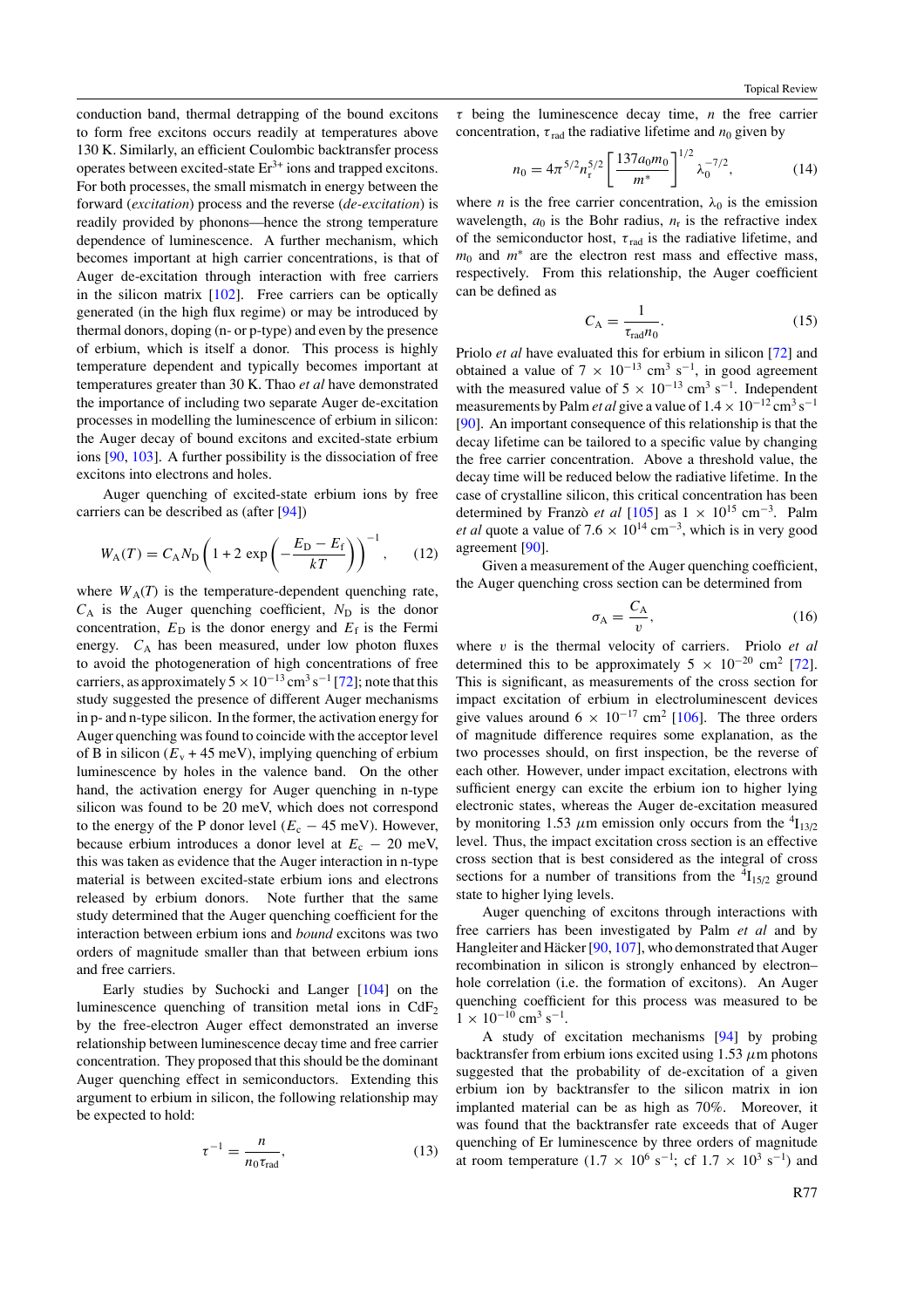that both rates are nearly zero at 15 K. However, the reported external quantum efficiency for generation of photocurrent from 1.5  $\mu$ m illumination is of the order of 10<sup>-6</sup> due to the small absorption cross section of erbium at this wavelength  $(2.7 \times 10^{-20} \text{ cm}^2)$  [\[94](#page-18-0)].

Table 2 summarizes typical values of key excitation and de-excitation parameters for erbium in silicon.

## **7. Electroluminescent devices**

The ultimate goal of erbium-doped silicon photonics is the production of an electrically pumped light source that can be readily integrated into standard CMOS processing technology. Electroluminescence from an erbium-doped silicon p–n junction grown by molecular beam epitaxy was first reported in 1985 [\[17\]](#page-17-0). An erbium-doped p-type layer was grown onto an n-type substrate and  $1.53 \mu$ m luminescence was seen under forward bias at 77 K. However, temperature quenching of the forward bias electroluminescence is similar to that seen for photoluminescence, and hence the signal can reduce by almost two orders of magnitude on warming the sample to room temperature. In order to overcome this temperature quenching due to the Auger effect, reverse biasing the junction excites erbium ions using hot electrons. In this case, room-temperature electroluminescence can be obtained, though the impact cross section is small, and hence the electroluminescence is low [\[102,](#page-18-0) [108](#page-18-0)]. However, the emission spectrum obtained in reverse bias is very different from the forward bias case. Low-temperature spectra from the latter typically consist of a number of sharp lines with full width half maxima around 1 nm; however, under reverse bias, erbium ions in  $SiO<sub>x</sub>$  precipitates are excited and the corresponding luminescence spectra have linewidths of tens of nanometres [\[109\]](#page-18-0). In addition, the excitation of erbium ions under reverse bias by impact excitation does not require the presence of the customary  $E_c - 150$  meV Er-related trap state, and it is thus thought that a larger proportion of erbium ions are excited than is the case for carrier-mediated photoluminescence [\[110\]](#page-18-0).

The addition of a thin nonstoichiometric suboxide layer to the diode structure can serve to raise the average kinetic energy of electrons injected into the active region by imposing a barrier of around 300 meV [\[111\]](#page-19-0). An enhancement of a factor of around 2 was reported for electroluminescence from such a structure compared to a conventional diode with no suboxide layer.

As is the case for photoluminescence studies, the intensity of electroluminescence can be greatly increased by co-doping the active region with oxygen or fluorine [\[112\]](#page-19-0). Similar effects are thought to be responsible for this—increased solubility, stabilization of erbium–impurity complexes, reduction of temperature quenching.

It is instructive to consider in more detail the excitation and de-excitation processes that occur in an erbium-doped Si LED. Following the analysis of [\[110\]](#page-18-0), a rate equation for Er in Si under electrical pumping can be written as

$$
\frac{dN_{\rm Er}^*}{dt} = \sigma \frac{J}{q} (N_{\rm Er} - N_{\rm Er}^*) - \frac{N_{\rm Er}^*}{\tau},\tag{17}
$$

where  $\sigma$  is the cross section for impact excitation, *J* is the current density, *q* is the electronic charge and  $\tau$  is

the electroluminescence lifetime, taking into account nonradiative de-excitation. The steady-state solution yields

$$
\frac{\text{EL}}{\text{EL}_{\text{max}}} = \frac{\sigma \tau \frac{J}{q}}{\sigma \tau \frac{J}{q} + 1}.
$$
 (18)

The time evolution of EL is governed by the characteristic decay time  $\tau$  on switch-off, whilst the rise time is governed by a factor dependent on the cross section and current density:

EL 
$$
\propto
$$
 EL<sub>max</sub>  $\left[1 - \exp\left(-\left(\sigma \frac{J}{q} + \frac{1}{\tau}\right)t\right)\right]$ . (19)

From independent measurements of the dependence of the electroluminescence intensity and rise time as a function of current density, it is possible to extract both  $\sigma$  and  $\tau$ . Typical room-temperature values are  $\sigma = 6 \times 10^{-17}$  cm<sup>2</sup> and  $\tau =$ 100  $\mu$ s [\[102,](#page-18-0) [106\]](#page-18-0). However, an interesting feature of the electroluminescence is that the switch-off time is much less than the rise time—reference  $[110]$  $[110]$  quotes a value of 12  $\mu$ s switch-off for a luminescence decay time of 100  $\mu$ s. This seemingly contradictory result can be explained by considering the microscopic structure of the pn junction during operation of the diode. Under reverse bias, the optically active erbium ions within the depletion region are excited by hot carrier impact. In fact, the ions towards the edges of the depletion region are preferentially excited, as this is the region containing the most energetic carriers. However, when the field is removed, the depletion region shrinks rapidly (governed by carrier diffusion) and the excited-state erbium ions now find themselves in material containing a high concentration of free carriers (typically  $10^{19}$  cm<sup>3</sup>). Under these conditions, erbium luminescence is rapidly quenched by Auger interactions with the free carriers. Given the size of the Auger de-excitation cross section  $(10^{-12} \text{ cm}^2)$ , the erbium luminescence decay should be reduced to the nanosecond regime, allowing fast modulation of the LED. Reference [\[110\]](#page-18-0) reports modulation speeds of up to 10 MHz. This is potentially significant, as the realization of high luminescence efficiency requires a long luminescence lifetime, whilst fast modulation requires *τ* to be short. These contradictory requirements may be reconciled if the luminescence lifetime is long during pumping and short at turn-off.

Despite the fact that the cross sections for the excitation of erbium in silicon by electron–hole recombination and impact by hot electrons are large  $(3 \times 10^{-15} \text{ cm}^2 \text{ and } 6 \times 10^{-17} \text{ cm}^2)$ , respectively) compared to the excitation cross section of erbium in silica (10<sup>-21</sup> cm<sup>2</sup>), strong temperature quenching effects reduce the luminescence yield from electroluminescent devices at room temperature. Moreover, despite the fact that  $\sigma_{eh} > \sigma_{impact}$ , impact excitation is more efficient in erbiumdoped LEDs because the observed emission is from erbium ions within the depletion region, in which Auger interaction with free carriers is reduced. Direct measurements of the excitation cross section of Er in a forward-biased diode yield large values, typically in the region of 10<sup>-15</sup> cm<sup>2</sup>. However, under forward bias the erbium ions see a large population of free carriers, and hence Auger de-excitation is efficient and rapid, drastically reducing the electroluminescence efficiency. Thus, high-efficiency electroluminescence from erbium in silicon is best obtained under reverse bias.

Because carriers must have an energy greater than the energy of the  ${}^{4}I_{13/2} \rightarrow {}^{4}I_{15/2}$  erbium transition (0.8 eV), there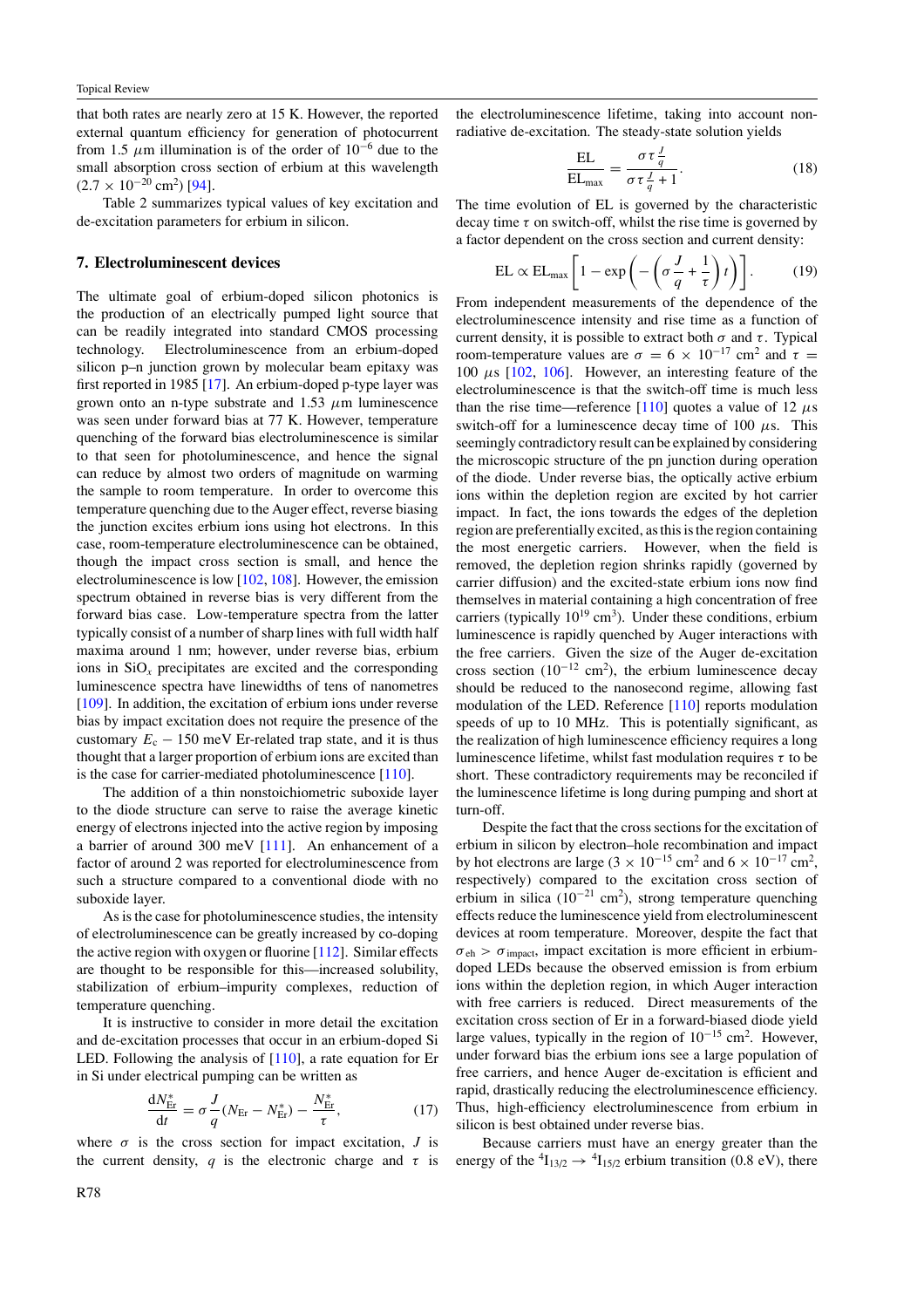is a region within the depletion region within which erbium ions cannot be excited by hot electron impact. Carriers are generated by tunnelling processes at the centre of the depletion region (i.e. around the pn junction) and are accelerated by the applied field towards the edges of the depletion region. Thus, the energies of the carriers at the centre of the depletion region are typically less than 0.8 eV, and as a result erbium ions in this region are 'dark'. In order to overcome this problem, an npn transistor structure may be used in which the collector–base junction is erbium doped. In this case, carriers are injected from the emitter, accelerated across the base by a reverse-biased collector–base junction and produce erbium luminescence by impact excitation. Because the carriers have acquired significant energy during their time in the base, there is no 'dark' region, and hence high-efficiency electroluminescence can be achieved [\[113\]](#page-19-0).

# **8. Quantum confinement effects**

The band structure of semiconductors is a result of short- and long-range interactions between the large number of atoms in a typical crystal, so it should come as no surprise that reducing the dimensions of a semiconductor crystal to the nanometre scale will extensively modify its electronic structure. When the critical dimension of semiconductor structures is smaller than the excitonic Bohr radius (∼5 nm for silicon), quantum confinement effects due to the confinement of electrons in one, two or three dimensions become important. Confinement of carriers in real space causes their wavefunctions to spread out in momentum space, increasing the probability of radiative processes due to greater wavefunction overlap. Moreover, decreasing the size of the quantum well or quantum dot within which the carriers are confined increases the spacing between electronic energy levels, and hence the band gap energy increases. Changing the size of the quantum system thus allows the band gap energy, and hence luminescence wavelength, to be tailored to a specific application.

A caveat should be added at this point; as the degree of confinement increases (i.e. the dimensionality reduces or the size of the system becomes smaller), so too does the contribution of surface states. In the case of luminescent silicon nanoclusters smaller than 5 nm, the surface or interface atoms make up a sufficiently large proportion of the total that the presence of a single defect at the interface is thought to be sufficient to trap carriers and quench the luminescence [\[114\]](#page-19-0). Control of the quality of the interface is therefore a key requirement in order to achieve efficient luminescence from confined systems.

Nevertheless, because of the modification of their band structure, doping confined silicon systems with rare-earth ions can help to overcome some of the non-radiative de-excitation problems associated with bulk silicon. Quantum confinement effects also produce long carrier lifetimes and a high degree of localization in real space. This may both suppress the Auger backtransfer processes that limit luminescence efficiency in bulk silicon and increase the interaction probability between the confined carriers and the luminescent rare-earth ions.

Perhaps, the most widely studied confined silicon system is porous silicon, which arises as a result of electrochemical etching of single-crystal Si, producing silicon pillars or wires,

which may be tens or hundreds of microns long but nanometres wide. First investigated as a photonic material by Canham in 1990 [\[115](#page-19-0)], porous silicon was initially of interest as a source of visible light. In porous silicon, photogenerated carriers are confined within the silicon pillars or wires, and this confinement greatly increases the efficiency of photoand electroluminescence from silicon. Furthermore, the band gap of porous silicon may readily be controlled by varying the etch conditions, and therefore the porosity of the material. The peak luminescence wavelength may thus be varied by controlling the etch step, and as a result a number of electroluminescent devices have been made that emit in the visible region. However, porous silicon is not suitable for application in fibre optic communications, as confinement effects can only increase the band gap from its bulk value, and hence shift the band-to-band luminescence to shorter wavelengths. In common with bulk silicon, therefore, erbium doping is required to produce emission in the  $1.5 \mu$ m region. Several groups have incorporated erbium into porous silicon by ion implantation, thermal diffusion or by electrochemical methods, to produce 1.5  $\mu$ m sources based on silicon [\[116–119\]](#page-19-0). Photoluminescence excitation measurements have demonstrated a combination of direct optical excitation and carrier-mediated indirect excitation pathways from Er-doped porous silicon [\[120\]](#page-19-0).

The etching process that generates porous silicon produces a host that is inherently oxygen-rich, which is favourable for erbium luminescence. Nevertheless, the photoluminescence intensity from erbium in porous silicon increases with post-diffusion activation temperature, reaching a maximum for anneals around  $1100\degree$ C. However, the conductivity of porous silicon falls exponentially with annealing temperature. Likewise, increasing both the thickness and the porosity of the porous layer (and therefore the degree of quantum confinement) reduces the conductivity. Care must therefore be taken when designing electroluminescent devices from erbium-doped porous silicon; an activation temperature of around 800 ◦C represents a compromise between luminescence efficiency and conductivity, and produces the most intense emission [\[121\]](#page-19-0).

Electroluminescence studies of erbium-doped porous silicon indicate the existence of different luminescence mechanisms for the two biasing conditions—a similar result to that seen for bulk silicon Er-doped LEDs. Different temperature quenching effects are observed in forward and reverse biases, with very different activation energies. The implication is that there are at least two erbium-related trap levels in porous silicon [\[121\]](#page-19-0). Nevertheless, temperature quenching of erbium emission in porous silicon is less pronounced than in crystalline silicon, possibly due to the increased band gap and the lack of an extended crystalline lattice, though luminescence bandwidths are narrow: around 10 nm at room temperature. The luminescence lifetime of the  $1.5 \mu$ m emission depends on temperature, being around 1 ms at 300 K; such temperature behaviour suggests that thermal quenching is a result of the thermalization of carriers localized at erbium-related trap levels [\[122](#page-19-0)].

A novel technique for the activation of erbium luminescence using porous silicon was recently reported, in which the porous material was produced by the growth of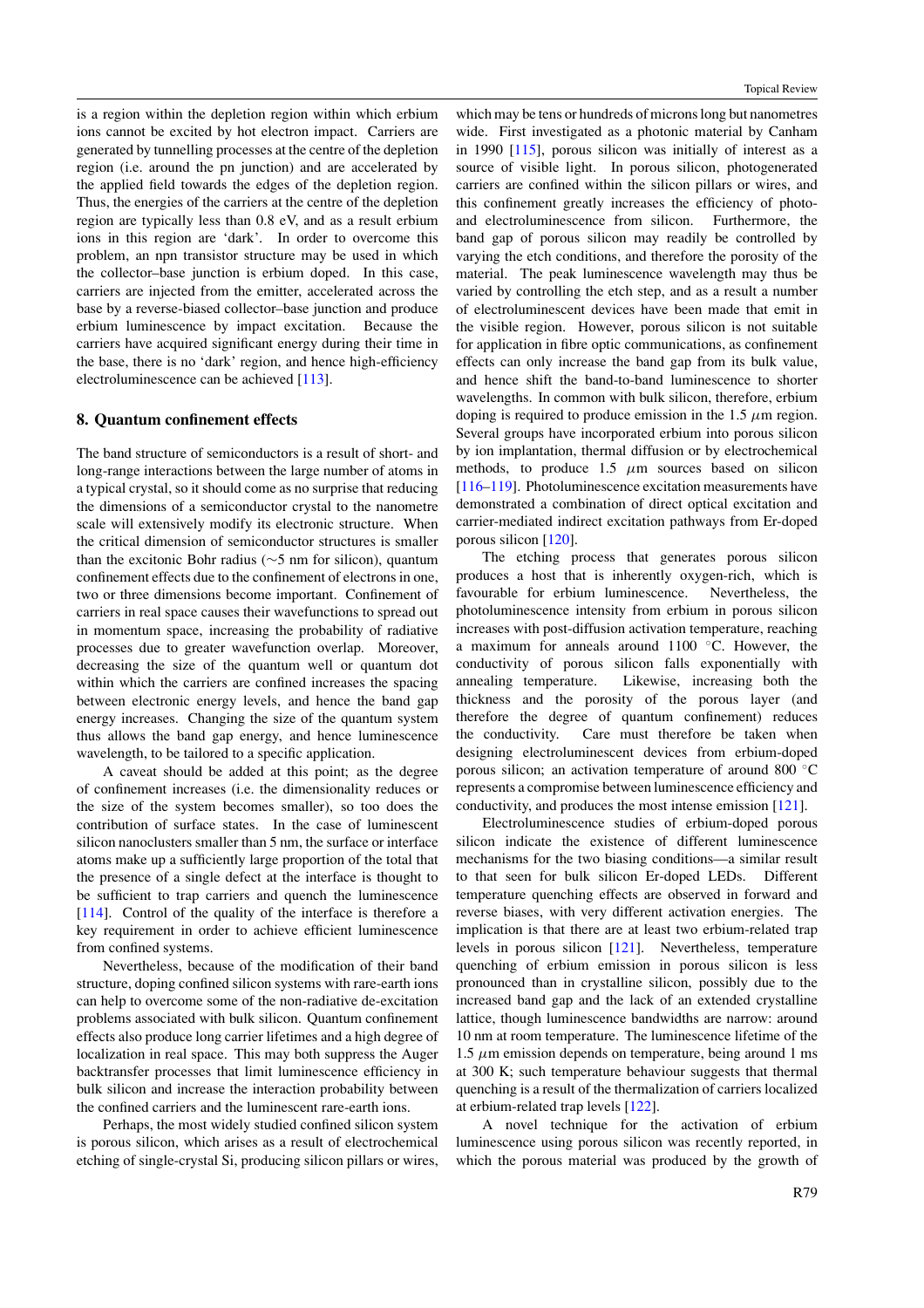silicon nanowires on a silicon substrate using SiCl<sub>4</sub>. Erbiumdoped silica was then deposited onto the wires using a sol– gel process. The thin silica layer allowed efficient electrical activation to be achieved, and coupling with the quantumconfined silicon nanowires produced high luminescence efficiencies [\[123\]](#page-19-0). Related studies on the synthesis of erbiumdoped silicon nanowires without an oxide capping layer have enabled samples to be grown by chemical synthesis that consist of single-crystal silicon cores surrounded by polycrystalline erbium-doped layers. The presence of hydroxyl groups on the surface of the wires appears to quench the 1.5  $\mu$ m erbium luminescence [\[124\]](#page-19-0).

Work by Wang *et al* [\[125](#page-19-0)] has characterized the optical efficiency of different erbium sites in porous silicon. Comparing samples doped by immersion to those implanted with erbium, temperature quenching was much stronger in the latter, implying that the preferred site for efficient luminescence from erbium in porous silicon is at the surface of the pores rather than deeper in the bulk material. This may be due to the influence of oxide layers around the porous silicon nanowires.

A second class of confined silicon host is that of silicon nanocrystals in an amorphous silicon host, which may be produced by, for example, laser annealing of amorphous silicon [\[126\]](#page-19-0). In this system, confinement is produced by the crystalline–amorphous boundary [\[127](#page-19-0), [128](#page-19-0)], and doping this material with rare-earth ions leads to enhanced rareearth emission due to the same quantum confinement effects seen in porous silicon. Luminescence at 1.5 *µ*m has been obtained from erbium incorporated into a ridge waveguide of nanocrystalline silicon, and stimulated emission with a pumping threshold of 10 MW cm<sup>-2</sup> was reported. This is clearly a highly significant report, though there is some controversy over these results, and it has been frustratingly difficult to confirm this as representing real net optical gain—stimulated emission was measured by measuring output from a waveguide device as a function of excitation power dependency, but no gain has been measured. In common with porous silicon, erbium-doped microcrystalline silicon films exhibit much weaker temperature quenching effects than is the case for bulk silicon [\[129](#page-19-0)]. However, in this case it is thought that the erbium ions lie within the amorphous silicon, which, having a larger band gap energy than bulk silicon (1.6 eV compared to 1.1 eV at 300 K), suffers from backtransfer effects at higher temperatures than bulk silicon [\[130\]](#page-19-0). Studies of Stark splitting showing eight sharp lines in the emission spectrum of erbium in amorphous/nanocrystalline silicon films suggest that the optically active species is an octahedrally coordinated erbium ion in an  $E<sub>1</sub>O<sub>6</sub>$  complex [\[88\]](#page-18-0).

By placing the erbium-doped silicon active layer within a microcavity, radiative transition probabilities may be greatly increased, and to exploit this effect devices have been constructed that consist of Fabry–Perot microcavities incorporating the active layer. This layer may be either amorphous or porous silicon [\[131–134\]](#page-19-0), and confinement effects produced by resonating structures produce short luminescent lifetimes, allowing the high modulation rates required of sources based on erbium-doped silicon active layers.

One approach has been to fabricate structures of alternating layers of silicon and silica, thus forming Bragg

reflector stacks surrounding a quarter-wavelength thick active erbium-doped layer, which may be erbium-doped silicon or erbium oxide [\[135](#page-19-0)]. Such systems are often referred to as silicon–silica superlattices [\[136–138\]](#page-19-0). Strong confinement produced by high-*Q* cavities can modify both the spectral linewidth and the luminescence lifetime of the erbium emission as well as enhancing emission intensity and directivity. Careful design of the microcavity can result in nearly 100% reflectivity in the stop band with a reflectivity minimum at the erbium emission wavelength of 1.54  $\mu$ m.

In the case of porous silicon, multilayer structures can be fabricated by modulating the etching current during sample production. In this way, layers of alternating refractive index may be produced such that Bragg mirrors may be formed either side of a chosen active layer [\[133](#page-19-0), [139](#page-19-0)]. Erbium can be introduced into the porous layers using electrochemical doping, or the layer may be implanted with erbium. As is the case for 'bulk' porous silicon, annealing in oxygen or nitrogen [\[121\]](#page-19-0) activates the erbium luminescence. Such a structure produces enhancement and linewidth narrowing of erbium emission, though suffers from the drawback that emission from erbium incorporated in porous layers outside the active region (i.e. within the Bragg mirrors) cannot be suppressed. Recent reports have demonstrated *Q* factors around 1500 for erbium implanted into porous silicon microcavities [\[140](#page-19-0)]. Care must be taken in the design of the microcavity, as the oxidation/annealing step changes the density, and therefore the refractive index, of the porous layers. This results in a wavelength shift in the reflectivity spectrum of the cavity, which must be allowed for in order for the reflectivity minimum to overlap the erbium emission band after annealing.

The periodic nature of the Bragg cavity constitutes a photonic band gap structure, and therefore the erbium emission from within the cavity is both highly directional and enhanced. Emission through the Bragg stack can be up to 38 times more intense than that in-plane from the side of the sample and is concentrated into a 20◦ cone around the surface normal [\[133\]](#page-19-0). The ability to tailor the cavity structure also enables the emission peak to be centred in a wavelength region within which erbium emits only weakly. The luminescence enhancement produced by the cavity therefore compensates for the low yield at these wavelengths.

Extending the concept of placing the optically active rare-earth ions into a resonant cavity, Polman's group has investigated the effect of modifying the radiative transition rate of  $Er^{3+}$  in silica microcavities  $[141]$  $[141]$ . Cavities were formed either by producing erbium-doped silica thin films or by producing a highly monodisperse size-selected set of erbium-doped silica colloidal spheres with diameters in the range of 150–350 nm. In both cases, the radiative transition rate of the  $Er^{3+}$  1.5  $\mu$ m transition could be modified greatly by changing the refractive index of the ambient by placing the films or microspheres in contact with liquids having a range of refractive indices [\[142](#page-19-0)]. Modification of the decay rate occurs as a direct result of changes in the local density of states function surrounding the erbium ions.

A quantum-confined rare-earth doped material that has been attracting attention recently is erbium-doped silicon-rich silica. This material consists of silica doped with excess silicon in the form of nanometre-sized clusters and can be considered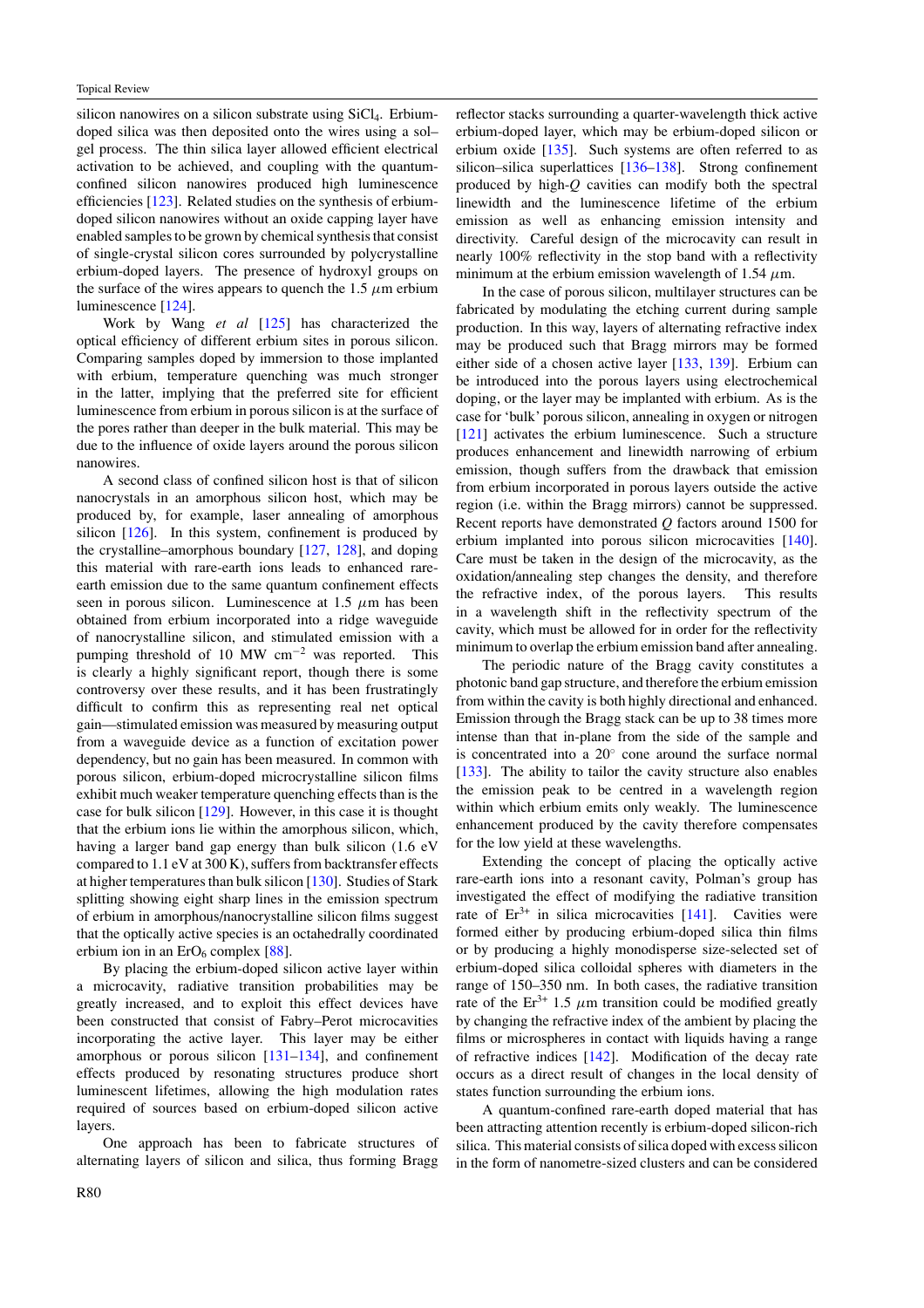as a three-dimensionally confined silicon system in which the confinement is produced by the silicon–silica boundary. The embedded silicon clusters may be either amorphous or crystalline, and because of quantum confinement effects, emit light in the visible and near-infrared region. Such material has been studied for some time as a promising candidate for light emission from silicon [\[143–145](#page-19-0)]. Photoluminescence efficiencies are low [\[146](#page-19-0)], as it is generally thought that even for nanoclusters as small as 2 nm in diameter, the silicon remains predominantly indirect-gap and non-radiative lifetimes remain short. However, when co-doped with rareearth ions the situation is dramatically improved: intense rareearth emission can be obtained, and doping with erbium allows access to the 1.5  $\mu$ m spectral region.

Indirect excitation of erbium photoluminescence via coupling between the absorption bands of the silicon nanoclusters and erbium excited states has been demonstrated by a number of groups [\[51](#page-18-0), [52](#page-18-0), [147](#page-19-0), [148\]](#page-19-0). Quantum confinement effects can be used to tailor the absorption band edge of the silicon nanoclusters and move it into the visible region [\[145\]](#page-19-0). Absorption of incident photons then proceeds via the broad-band absorption of the nanoclusters, producing confined excitons. This step is followed by rapid excitation exchange to the rare-earth ions and consequent luminescence at  $1.5 \mu$ m from the erbium metastable state. Luminescence from the silicon nanoclusters is in competition to that from the rare-earth ion, though by using a sufficiently high rareearth concentration silicon nanocluster luminescence can be effectively quenched. It is likely that the transfer takes place via a dipole–dipole interaction leading to population of (as yet unspecified) higher exited states of the erbium ion that feed into the  $^{4}I_{13/2}$  metastable state via rapid phonon-assisted decay. Studies of material produced by both ion implantation and PECVD [\[55,](#page-18-0) [148\]](#page-19-0) have shown that the presence of silicon nanoclusters can increase the effective absorption cross section of erbium in silica by four orders of magnitude to around  $7 \times 10^{-17}$  cm<sup>2</sup>.

A recurring problem in studies of silicon nanoclusters is the difficulty of producing a monodisperse size distribution of clusters; given that the cluster dimensions at least partially control the optical properties, any distribution of cluster sizes will result in a corresponding distribution of cluster band gaps. However, work by Zacharias' group has demonstrated the possibility of precise control of cluster size and size distribution [\[149](#page-19-0)]. By growing superlattices of alternating layers of silicon and silicon dioxide by reactive evaporation, then initiating phase separation by annealing, nanocrystals with a diameter determined by the thickness of the silicon layer can be formed. Very tight size distributions are achieved by this technique. Studies by the same group of erbiumdoped superlattices demonstrate efficient coupling between nanocrystals and erbium ions [\[150\]](#page-19-0).

Because the initial absorption of pump photons is by the broad-band absorbing silicon nanoclusters, the constraints on pump wavelength are considerably relaxed. Instead of requiring a narrow-band pump source tuned to one of the  $Er^{3+}$ absorption bands, broad-band sources can be used. Pumping of  $Er^{3+}$  emission in silicon-rich silica using a commercial camera flashgun has been demonstrated [\[151](#page-19-0)]. This opens up the possibility of cheap flashlamp-pumped erbium-doped

optoelectronic components. Furthermore, Shin's group has demonstrated optical gain at  $1.53 \mu m$  in a ridge waveguide structure of silica doped with silicon nanoclusters [\[151](#page-19-0)]. Significantly, the excitation source was a commercial blue LED. Despite reported problems with precise control of the material parameters, this is an extremely significant result, as it opens up the possibility of a broad-band pumped erbiumdoped gain elements and possibly a silicon-based laser. A subject that caused some controversy in the field was the report of an increase in the erbium-stimulated emission cross section of a factor of 10–50. This appeared to run contrary to the observed erbium luminescence lifetime, which is very similar to that of Er in silica. Very recent work has reported signal enhancement as in similar device and quantifies the spectroscopic properties of the rare-earth ions coupled to nanoclusters—the measurements suggested that the absorption cross section of the Er ions is close to that seen for Er in silica, and it is only the effective excitation cross section that shows enhancement  $[152]$ . It would be wrong to say, however, that this settles the question of the apparent enhancement of the erbium emission cross section, as this has been reported by more than one group. Some reconciliation of the different results is required here. Nevertheless, current optically pumped waveguides do not address the need for an electrically pumped source and can be thought primarily as a route to miniature low-cost planar analogues of the erbium-doped fibre amplifier.

To address the need for an electrically pumped source, electroluminescence has been achieved from an erbium-doped silicon-rich silica [\[153\]](#page-19-0) and silicon nanolayer/silica films [\[154\]](#page-19-0). In the case of the former, thin layers of erbium-doped silicon-rich silica were deposited by magnetron sputtering onto silicon substrates. Ohmic contacts were diffused into the bottom of the substrate and gold contacts evaporated onto the top surface of the samples. Electroluminescence results showed lower threshold and increased efficiency over a similarly produced erbium-doped silicon device. In the case of the silicon nanolayer samples, a thin layer of silicon  $(d < 4.0$  nm) was deposited by magnetron sputtering onto a film of erbium-doped silica grown on a silicon substrate (both n+ and p were used) and a top contact of gold used for electrical connection. The thin silicon layer constituted a confined system from which excitation could be transferred to the erbium ions in the silica layer in an analogous way to that seen in erbium-doped SiO*x*. The intensity of the electroluminescence was found to be strongly dependent on the thickness of the nanometre-scale silicon layer. In 2003, ST Microelectronics reported electroluminescence at 1.54 *µ*m with an external efficiency of 10% from MOS devices containing silicon nanoclusters and erbium in the oxide layer [\[155\]](#page-19-0). It remains to be seen if such devices will be fully commercially exploited, as lifetime problems due to the high fields applied across the active layers remain a serious issue. Nevertheless, this is a result that is scientifically important.

Similar electroluminescence studies have been performed on thin rare-earth doped silica layers incorporated into MOS devices [\[156\]](#page-19-0). Both erbium and terbium have been employed as the optically active rare-earth ion and have been implanted into 50 nm  $SiO<sub>2</sub>$  layers. Erbium ions are excited by hot electrons as a result of Fowler–Nordheim tunnelling, which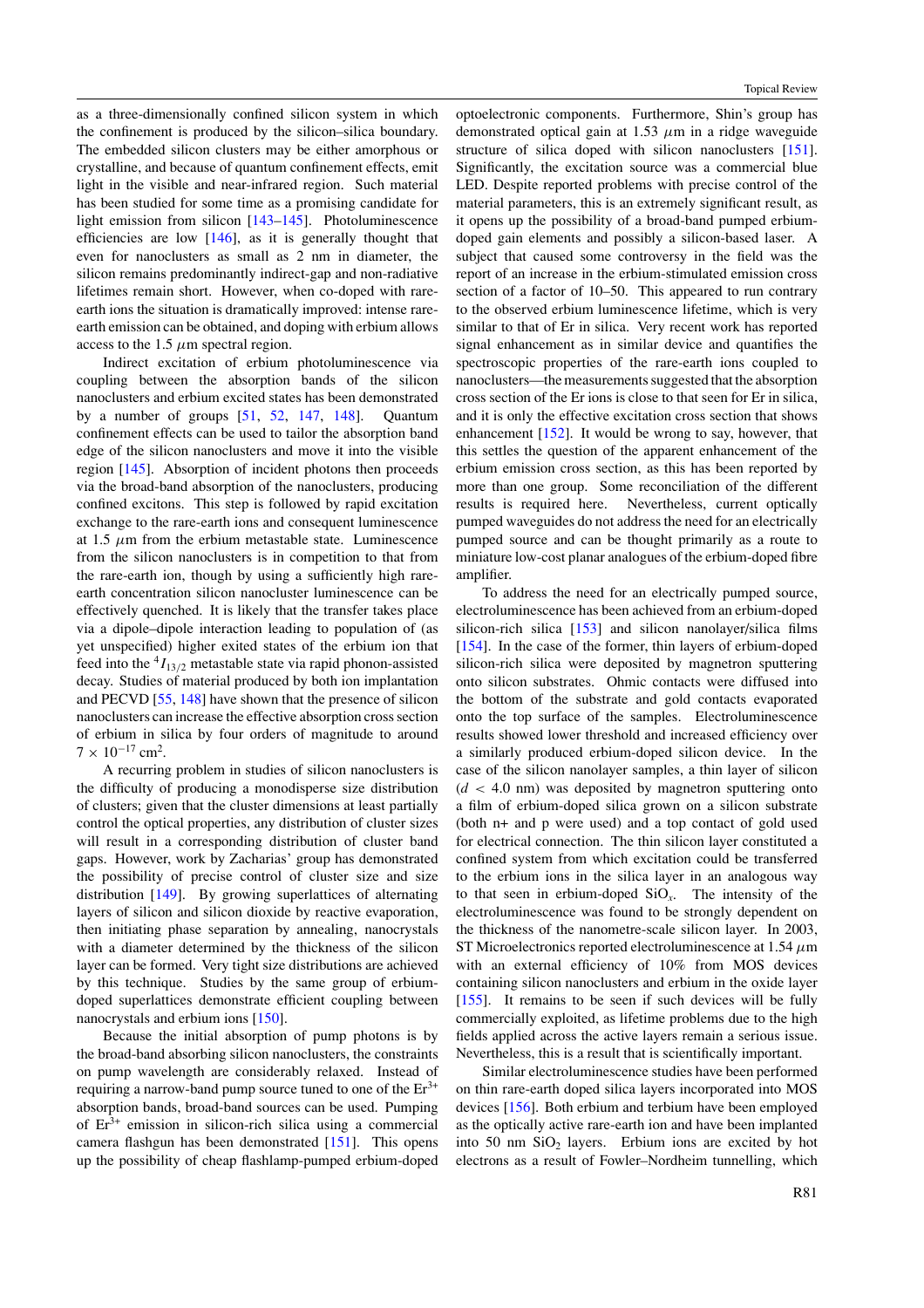<span id="page-17-0"></span>produces electrons with average energies in excess of 5 eV. In the case of the erbium-doped device, an enhancement of ∼7 times was seen in the EL from the MOS structure when compared to that from an erbium-doped pn diode. Internal efficiencies of  $>4 \times 10^{-5}$  and impact excitation cross sections of  $1 \times 10^{-15}$  cm<sup>2</sup> were reported.

## **9. Conclusions**

A great deal of progress has been made in recent years towards understanding the physics of the erbium-doped silicon system. Despite initial results that suggested that luminescence could only be achieved at cryogenic temperatures, it is now possible to obtain room-temperature photo- and electroluminescence. Excitation and de-excitation mechanisms are now relatively well understood at the phenomenological level, and the complexities of the various electronic states of erbium in silicon are beginning to be unravelled. Moreover, the exploitation of quantum effects to enhance cross sections and increase luminescence yields has brought the goal of siliconbased optoelectronics tantalisingly close. Nevertheless, there remain a number of questions to be answered and problems to be overcome before erbium-doped silicon photonics can become a viable technology. The wide range of excitation and de-excitation processes involved in erbium luminescence in silicon makes this a very complex system, and in order to obtain high-efficiency electroluminescence a number of competing processes must be understood and controlled. This presents formidable scientific and technological challenges. From a scientific point of view, it is fair to say that a detailed understanding of all of the processes involved in light emission from erbium in silicon is still elusive. Amongst the technological issues to be considered are the minimization of free-carrier absorption, the reduction of temperature quenching effects, the inclusion of a high percentage of optically active erbium in silicon, the control of the electronic states of erbium in silicon and monolithic integration of erbium-based sources with other photonic components. In addition, there remains some significant controversy surrounding the small number of reports of optical gain in erbium-doped silicon. All measurements in the literature are indirect—superlinear relationships between photoluminescence and excitation power, and amplified spontaneous emission measurements using variable excitation lengths (the 'variable stripe length method'), for example. The ultimate proof of useful gain in this material remains the demonstration of real net signal enhancement in a waveguide, and to date such measurements remain ambiguous and the goal of an erbium-doped silicon amplifier is as elusive as ever. Nevertheless, even the suggestion of optical gain from this material represents a tantalising hope, and since the potential benefits from its realization are so great, this is an area of research that remains extremely active. Of course, erbiumdoped silicon is not the only promising material system, but it still remains the brightest hope for CMOS-compatible sources operating at telecommunications wavelengths.

#### **References**

[1] Pavesi L and Lockwood D J 2004 *Silicon Photonics* (Berlin: Springer)

- [2] Pavesi L 2003 *J. Phys.: Condens. Matter* **15** R1169
- [3] Trupke T, Zhao J H, Wang A H, Corkish R and Green M A 2003 *Appl. Phys. Lett.* **82** 2996
- [4] Green M A, Zhao J H, Wang A H, Reece P J and Gal M 2001 *Nature* **412** 805
- [5] Rong H, Liu A, Jones R, Cohen O, Hak D, Nicolaescu R, Fang A and Paniccia M 2005 *Nature* **433** 292
- [6] Ng W L, Lourenço M A, Gwilliam R M, Ledaln S, Shao G and Homewood K P 2001 *Nature* **410** 192
- [7] Lourenco M A, Milosavljevic M, Galata S, Siddiqui M, Shao G, Gwilliam R M and Homewood K P 2005 *Vacuum* **78** 551
- [8] Fitzgerald E A, Currie M T, Samavedam S B, Langdo T A, Taraschi G, Yang V, Leitz C W and Bulsara M T 1991 *Phys. Status Solidi* a **171** 227
- [9] Higgs V, Lightowlers E C, Fitzgerald E A, Xie Y H and Silverman P J 1993 *J. Appl. Phys.* **73** 1952
- [10] Blumenau A T, Jones R, Oberg S, Briddon P R and Frauenheim T 2001 *Phys. Rev. Lett.* **87** 187404
- [11] Kenyon A J, Steinman E A, Pitt C W, Hole D E and Vdovin V I 2003 *J. Phys.: Condens. Matter* **15** S2843
- [12] Kveder V, Badylevich M, Schroter W, Seibt M, Steinman E and Izotov A 2005 *Phys. Status Solidi* a **202** 901
- [13] Vernon-Parry K D, Evans-Freeman J H, Hawkins I D, Dawson P and Peaker A R 2001 *J. Appl. Phys.* **89** 2715
- [14] Sobolev N A, Gusev O B, Shek E I, Vdovin V I, Yugova T G and Emel'yanov A M 1999 *J. Lumin.* **80** 357
- [15] Schuller B, Carius R, Lenk S and Mantl S 2001 *Opt. Mater.* **17** 121
- [16] Terai Y and Maeda Y 2005 *Opt. Mater.* **27** 925
- [17] Ennen H, Pomrenke G, Axmann A, Eisele K, Haydl W and Schneider J 1985 *Appl. Phys. Lett.* **46** 381
- [18] Atkins P W 1983 *Physical Chemistry* 2nd edn (Oxford: Oxford University Press)
- [19] Przybylinska H, Jantsch W, Suprun-Belevitch Yu, Stepikhova M, Palmetshofer L, Hendorfer G, Kozanecki A, Wilson R J and Sealy B J 1996 *Phys. Rev.* B **54** 2532
- [20] DeLerue C and Lannoo M 1991 *Phys. Rev. Lett.* **67** 3006
- [21] Wan J, Ling Y, Sun Q and Wang X 1998 *Phys. Rev.* B **58** 10415
- [22] Rossi G 1987 *Surf. Sci. Rep.* **7** 1
- [23] Fu Y, Huang Z, Wang X and Ye L 2003 *J. Phys.: Condens. Matter* **15** 1437
- [24] Polman A 1997 *J. Appl. Phys.* **82** 1
- [25] Ennen H, Schneider J, Pomrenke G and Axmann A 1983 *Appl. Phys. Lett.* **43** 943
- [26] Michel J, Benton J L, Ferrante R F, Jacobson D C, Eaglesham D J, Fitzgerald E A, Xie Y-H, Poate J M and Kimerling L C 1991 *J. Appl. Phys.* **70** 2672
- [27] Efeoglu H *et al* 1993 *Semicond. Sci. Technol.* **8** 236
- [28] Sobolev N A *et al* 2005 *Phys. Solid State* **47** 113
- [29] Kuznetsov V P, Rubtsova R A, Shabanov V N, Kasatkin A P, Sedova S V, Maksimov G A, Krasil'nik Z F and Demidov E V 2005 *Phys. Solid State* **47** 102
- [30] Scalese S, Franzò G, Mirabella S, Re M, Terrasi A, Priolo F, Rimini E, Spinella C and Carnera A 2000 *J. Appl. Phys.* **88** 4091
- [31] Buyanova I A, Chen W M, Pozina G, Ni W X, Hansson G V and Monemar B 1998 *J. Vac. Sci. Technol.* B **16** 1732
- [32] Polman A, Custer J S, Snoeks E and van den Hoven G N 1993 *Appl. Phys. Lett.* **62** 507
- [33] Eaglesham D J, Michel J, Fitzgerald E A, Jacobson D C, Poate J M, Benton J L, Polman A, Xie Y-H and Kimerling L C 1993 *Appl. Phys. Lett.* **58** 2797
- [34] Carey J D, Barklie R C, Donegan J F, Priolo F, Franzò G and Coffa S 1998 *J. Lumin.* **80** 297
- [35] Liu P, Zhang J P, Wilson R J, Curello G, Rao S S and Hemment P L F 1995 *Appl. Phys. Lett.* **66** 3158
- [36] Priolo F, Franzò G, Coffa S, Polman A, Libertino S, Barklie R and Carey D 1995 *J. Appl. Phys.* **78** 3874
- [37] Coffa S, Priolo F, Franzo G, Bellani V, Carnera A and Spinella C 1993 *Phys. Rev.* B **48** 11782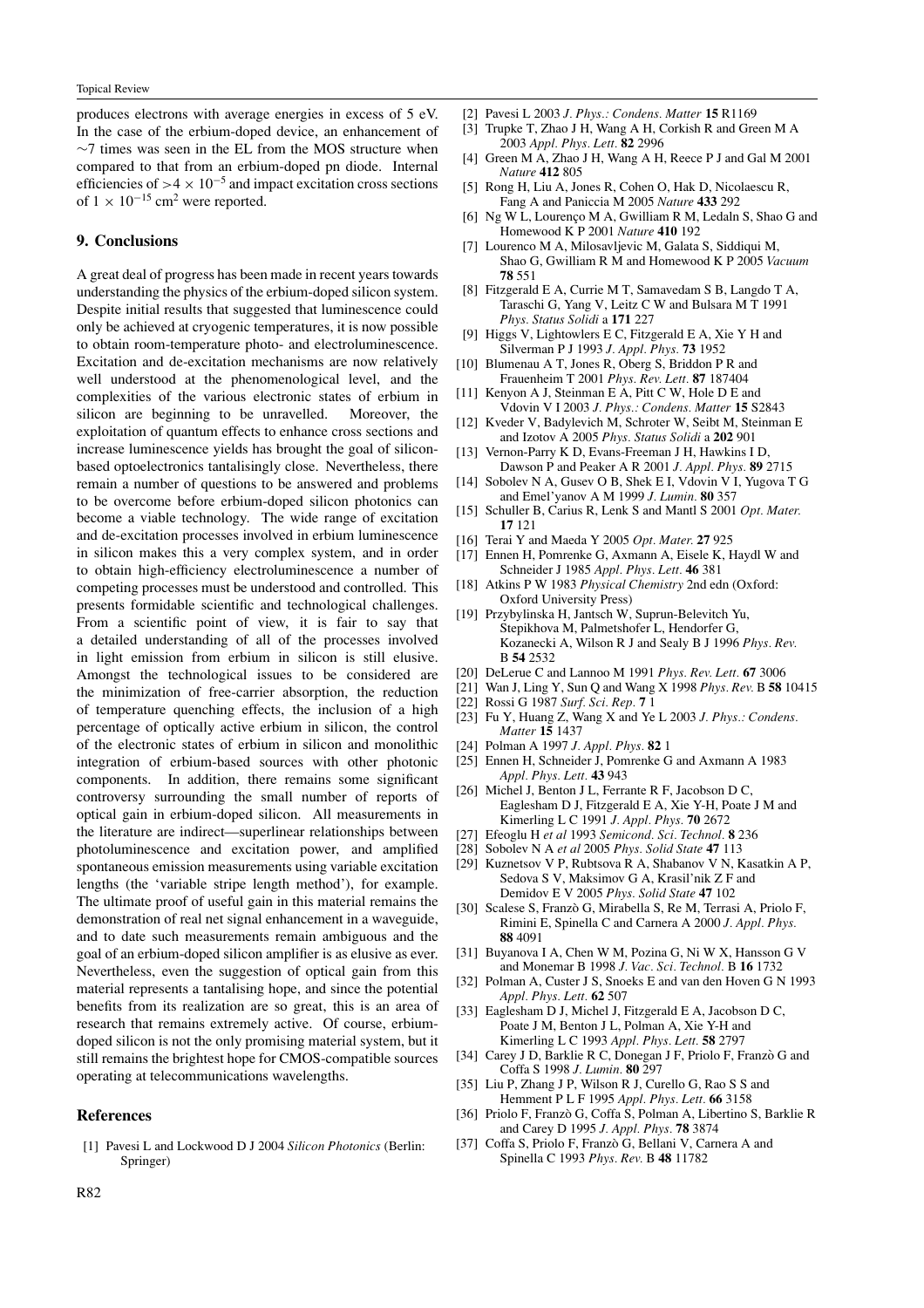- <span id="page-18-0"></span>[38] Ossicini S, Pavesi L and Priolo F 2003 *Light Emitting Silicon for Microphotonics (Springer Tracts in Modern Physics* vol 194*)* (Berlin: Springer) p 182
- [39] Markmann M, Neufeld E, Sticht A, Brunner K, Abstreiter G and Buchal C 1999 *Appl. Phys. Lett.* **75** 2584
- [40] Assali L V C, Gan F, Kimerling L C and Justo J F 2003 *Appl. Phys.* A **76** 991
- [41] Ostereich T, Swiatowski C and Broser I 1990 *Appl. Phys. Lett.* **56** 446
- [42] Yassievich I, Bresler M and Gusev O 1998 *J. Non-Cryst. Solids* **226** 192
- [43] Shin J H and Kim M J 1999 *J. Vac. Sci. Technol.* A **17** 3230
- [44] Zanatta A R and Freire F L 2000 *Phys. Rev.* B **62** 2016
- [45] Bresler M S, Gusev O B, Pak T E, Terukov E I, Tsendin K D and Yassievich I N 1999 *Semiconductors* **33** 622
- [46] Mebratu G K, Kim M J and Shin J H 2004 *Japan. J. Appl. Phys.* **43** (1) 444
- [47] Choi Y S, Sung J Y, Kim S H, Shin J H and Lee Y H 2003 *Appl. Phys. Lett.* **83** 3239
- [48] Uekusa S and Inomata T 1998 *J. Lumin.* **80** 339
- [49] Lombardo S, Campisano S U, van den Hoven G N and Polman A 1995 *Nucl. Instrum. Methods* B **96** 378
- [50] Lombardo S and Campisano S U 1996 *Mater. Sci. Eng.* R **17** 281
- [51] Kenyon A J, Trwoga P F, Federighi M and Pitt C W 1994 *J. Phys.: Condens. Matter* **6** L319
- [52] Fujii M, Yoshida M, Kanzawa Y, Hayashi S and Yamamoto K 1997 *Appl. Phys. Lett.* **71** 1198
- [53] Han H-K, Seo S-Y and Shin J H 2001 *Appl. Phys. Lett.* **79** 4568
- [54] Wojdak M, Klik M, Forcales M, Gusev O B, Gregorkiewicz T, Pacifici D, Franzò G, Priolo F and Iacona F 2004 Phys. Rev. B **69** 233315
- [55] Kenyon A J, Chryssou C E, Pitt C W, Shimizu-Iwayama T, Hole D E, Sharma N and Humphreys C J 2002 *J. Appl. Phys.* **91** 367
- [56] Lee J, Shin J H and Park N 2005 *J. Lightwave Technol.* **23** 19
- [57] Isshiki H, De Dood M J A, Polman A and Kimura T 2004 *Appl. Phys. Lett.* **85** 4343
- [58] Huang M B and Ren X T 2003 *Phys. Rev.* B **68** 33203
- [59] Citrin P H, Hamann D R and Northrup P A 2001 *Physica* B **308** 369
- [60] Shmagin V B, Andreev B A, Morozova E N, Krasil'nik Z F, Kryzhkov D I, Kuznetsov V P, Uskova E A, Ammerlaan C A J and Pensl G 2001 *Physica* B **308** 361
- [61] Priolo F, Coffa S, Franzò G, Spinella C, Carnera A and Bellani V 1993 *J. Appl. Phys.* **74** 4936
- [62] Palmetshofer L, Suprun-Belevich Yu and Stepikhova M 1997 *Nucl. Instrum. Methods* B **127** 479
- [63] Emtsev V V, Emtsev V V Jr, Poloskin D S, Shek E I and Sobolev N A 1999 *J. Lumin.* **80** 391
- [64] Emtsev V V Jr, Poloskin D S, Shek E I, Sobolev N A and Kimerling L C 2001 *Mater. Sci. Eng.* B **81** 74
- [65] Libertino S, Coffa S, Franzò G and Priolo F 1995 J. Appl. *Phys.* **78** 3867
- [66] Chen Y, Chen G, Tian Y and Lu F 2002 *Semicond. Sci. Technol.* **17** 497
- [67] Evans-Freeman J H, Kan P Y Y and Abdelgader N 2002 *J. Appl. Phys.* **92** 3755
- [68] Widdershoven F P and Naus J P M 1989 *Mater. Sci. Eng.* B **4** 71
- [69] Cavallini A, Fraboni B and Pizzini S 1998 *Appl. Phys. Lett.* **72** 468
- [70] Needels M, Schluter M and Lannoo M 1993 *Phys. Rev.* B **47** 15533
- [71] Terrasi A, Franzò G, Coffa S, Priolo F, D'Acapito F and Mobilio S 1997 *Appl. Phys. Lett.* **70** 1712
- [72] Priolo F, Franzò G, Coffa S and Carnera A 1998 Phys. Rev. B **57** 4443
- [73] Przybylinska H, Hendorfer G, Bruckner M, Palmetshofer L and Jantsch W 1995 *Appl. Phys. Lett.* **66** 490
- [74] d'Acapito F, Mobilio S, Scalese S, Terasi A, Franzò G and Priolo F 2004 *Phys. Rev.* B **69** 153310
- [75] Carey J D, Barklie R C, Donegan J F, Priolo F, Franzò G and Coffa S 1999 *Phys. Rev.* B **59** 2773
- [76] Adler D L, Jacobson D C, Eaglesham D J, Marcus M A, Benton J L, Poate J M and Citrin P H 1992 *Appl. Phys. Lett.* **61** 2181
- [77] Prezzi D, Eberlein T A G, Jones R, Filhol J S, Coutinho J, Shaw M J and Briddon P R 2005 *Phys. Rev.* B **71** 245203
- [78] Carey J D 2002 *J. Phys.: Condens. Matter* **14** 8537
- [79] Ishii M and Komukai Y 2001 *Appl. Phys. Lett.* **79** 934
- [80] Ishii M and Komukai Y 2003 *J. Appl. Phys.* **94** 2368
- [81] Raffa A G and Ballone P 2002 *Phys. Rev.* B **65** 121309
- [82] Hashimoto M, Yanase A, Harima H and Katayama-Yoshida H 2001 *Physica* B **308** 378
- [83] Wahl U, Vantomme A, De Wachter J, Moons R, Langouche G, Marques J G and Correia J G 1997 *Phys. Rev. Lett.* **79** 2069
- [84] Kocher-Oberlehner G, Jantsch W, Palmetshofer L and Ulyashin A 2003 *Appl. Phys. Lett.* **83** 623
- [85] Vinh N Q, Przyblinska H, Krasil'nik Z F and Gregorkiewicz T 2003 *Phys. Rev. Lett.* **90** 066401
- [86] Forcales M, Gregorkiewicz T, Bresler M S, Gusev O B, Bradley I V and Wells J P R 2003 *Phys. Rev.* B **67** 085303
- [87] Masterov V F, Nasredinov F S, Seregin P P, Kudoyarova V Kh, Kuznetsov A N and Terukov E I 1998
- *Appl. Phys. Lett.* **72** 728 [88] Aldabergenova S B, Albrecht M, Strunk H P, Viner J, Taylor P C and Andreev A A 2001 *Mater. Sci. Eng.* B **81** 29
- [89] Yassievich I N and Kimerling L C 1993 *Semicond. Sci. Technol.* **8** 718
- [90] Palm J, Gan F, Zheng B, Michel J and Kimerling L C 1996 *Phys. Rev.* B **54** 17603
- [91] Shin J H, van den Hoven G N and Polman A 1995 *Appl. Phys. Lett.* **67** 377
- [92] Kik P G, De Dood M J A, Kikoin K and Polman A 1997 *Appl. Phys. Lett.* **70** 1721
- [93] Gusev O B, Bresler M S, Pak P E, Yassievich I N, Forcales M, Vinh N Q and Gregorkiewicz T 2001 *Phys. Rev.* B **64** 75302
- [94] Hamelin N, Kik P G, Suyver J F, Kikoin K, Polman A, Schönecker A and Saris F W 2000 *J. Appl. Phys.* 88 5381
- [95] Miniscalco W J 1991 *IEEE J. Lightwave Technol.* **9** 234
- [96] Bresler M S, Gusev O B, Terukov E I, Yassievich I N, Zakharchenya B P, Emelyanov V I, Kamenev B P, Kashkarov P K, Konstantinova E A and Timoshenko V Yu 2001 *Mater. Sci. Eng.* B **81** 52
- [97] Moskalenko A S, Yassievich I N, Forcales M, Klik M and Gregorkiewicz T 2004 *Phys. Rev.* B **70** 155201
- [98] Forcales M, Gregorkiewicz T, Bresler M S, Gusev O B, Bradley I V and Wells J-P R 2003 *Phys. Rev.* B **67** 85303
- [99] Yablonskiy A N, Klik M A J, Andreev B A, Kuznetsov V P, Krasilnik Z F and Gregorkiewicz T 2005 *Opt. Mater.* **27** 890
- [100] Forcales M, Gregorkiewicz T, Bradley I V and Wells J-P R 2002 *Phys. Rev.* B **65** 195208
- [101] Pawlak B J, Vinh N Q, Yassievich I N and Gregorkiewicz T 2001 *Phys. Rev.* B **64** 132202
- [102] Coffa S, Franzo G and Priolo F 1996 ` *Appl. Phys. Lett.* **69** 2077
- [103] Thao D T X, Ammerlaan C A J and Gregokiewicz T 2000 *J. Appl. Phys.* **88** 1443
- [104] Suchocki A and Langer J M 1989 *Phys. Rev.* B **39** 7905
- [105] Franzò G, Priolo F and Coffa S 1999 *J. Lumin*. 80 19
- [106] Franzò G, Coffa S, Priolo F and Spinella C 1997 J. Appl. *Phys.* **81** 2784
- [107] Hangleiter A and Häcker R 1990 Phys. Rev. Lett. 65 215
- [108] Stimmer J, Reittinger A, Nützel J F, Holzbrecher H, Buchal Ch and Abstreiter G 1996 *Appl. Phys. Lett.* **68** 3290 [109] Jantsch W, Kocher C, Palmetshofer L, Pryzbylinska H,
- Stepikhova M and Preier H 2001 *Mater. Sci. Eng.* B **81** 86
- [110] Ossicini S, Pavesi L and Priolo F 2003 *Light Emitting Silicon for Microphotonics (Springer Tracts in Modern Physics* vol 194*)* (Berlin: Springer) p 206